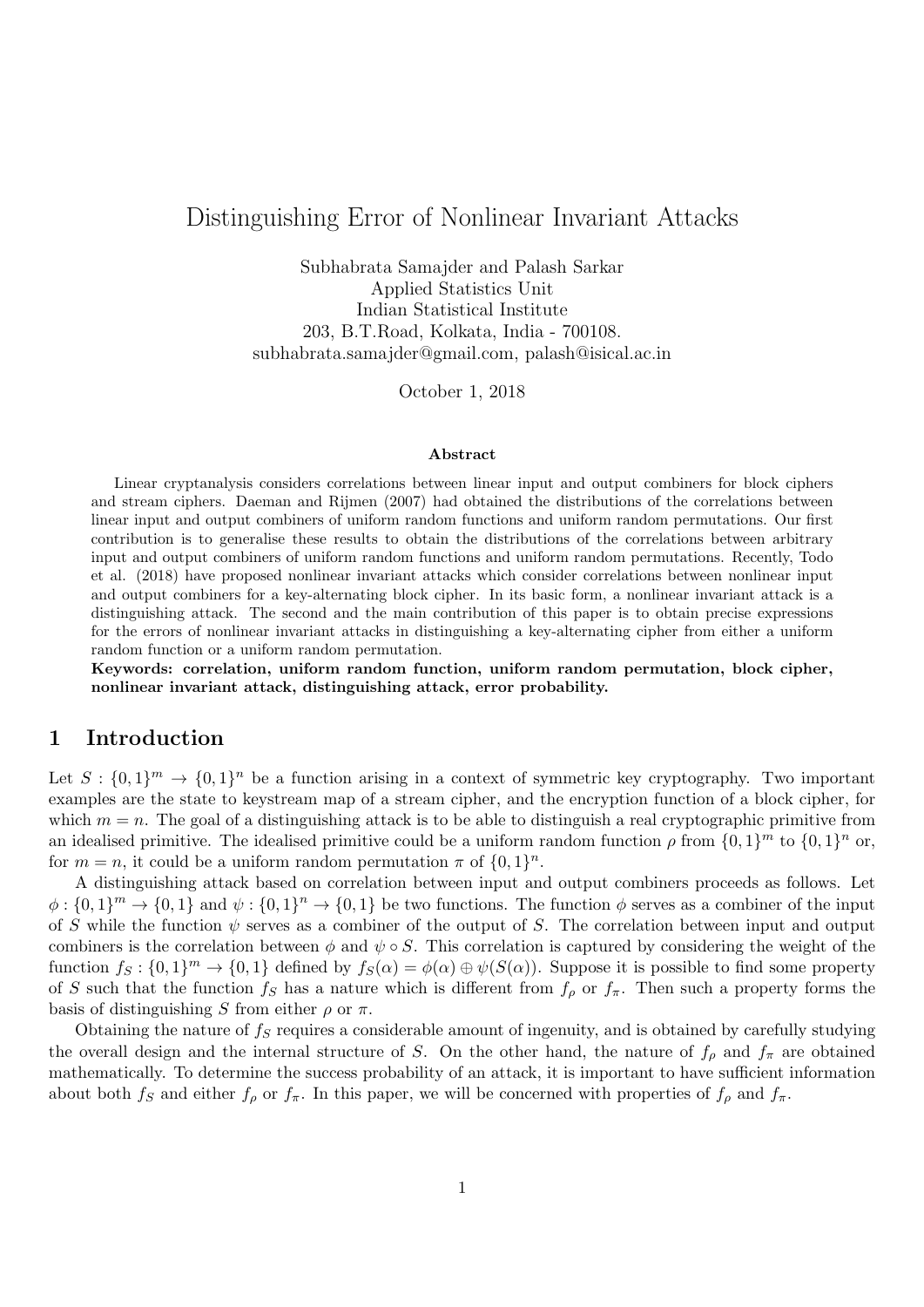#### 1 INTRODUCTION 2

Linear cryptanalysis: Distinguishing attacks based on linear cryptanalysis [7] is the classical example of the above scenario. For such an attack, the functions  $\phi$  and  $\psi$  are linear functions. Linear cryptanalysis has an extensive history and has been successfully applied to both block and stream ciphers. When  $\phi$  and  $\psi$  are linear functions, precise distributions of the weights of  $f_\rho$  and  $f_\pi$  have been obtained by Daeman and Rijmen [4]. For the case of  $f_{\pi}$ , the distribution was earlier stated without proof in [9]. The results of [4] have formed the basis for an alternative formulation of the wrong key randomisation hypothesis in linear cryptanalysis [3] and has been followed up in later works [2, 1].

Nonlinear invariant attack: Nonlinear combiners of inputs and outputs of a key alternating cipher arise in the context of nonlinear invariant attack which has been introduced by Todo et al. [10]. Suppose  $n = m$  and S is an r-round key alternating cipher  $E_K: \{0,1\}^n \to \{0,1\}^n$ . The crux of a nonlinear invariant attack is that there may exist an *n*-variable Boolean function g and a class of weak keys K such that for any plaintext  $P$ ,  $g(P) \oplus g(E_K(P))$  is a constant which is independent of P. Such a g is called a nonlinear invariant. The existence of nonlinear invariants and weak keys have been shown for practical block ciphers SCREAM, iSCREAM and Midori64 [10]. Nonlinear approximations have been previously studied by Herpes et al. [5] and Knudsen and Robshaw [6].

### Our Contributions

This work makes two contributions.

The first contribution is to extend the results of Daemen and Rijmen [4] by considering correlation between arbitrary combiners of the input and output of uniform random functions and uniform random permutations. In other words, we allow  $\phi$  and  $\psi$  to be arbitrary Boolean functions and obtain the distributions of the weights of  $f_\rho$  and  $f_\pi$ . For the case of a uniform random function  $\rho$ , if the output combiner  $\psi$  is balanced, then we prove that this weight follows the binomial distribution; on the other hand, if the output combiner is not balanced, then we derive bounds on the probability that the weight deviates from its expected value. In the case of a uniform random permutation  $\pi$ , we show that the distribution of the weights of f can be expressed in terms of the hypergeometric distribution.

Our approach to proving the results is different from that in [4]. The proofs in [4] are counting arguments and essentially consist of counting Boolean functions under certain restrictions. While this approach works when the input and output combiners are linear functions, we found it difficult to extend this approach for arbitrary Boolean functions. Instead we have used direct probability arguments. This yields proofs which are simple and at the same time work for arbitrary combiners.

The second and the main contribution of this work is to perform an analysis of the distinguishing error of nonlinear invariant attacks. The goal is to be able to distinguish  $E_K$  from a uniform random permutation  $\pi$  of  $\{0,1\}^n$  (or, from a uniform random function  $\rho$ ). Suppose g is a nonlinear invariant for  $E_K$ . Further, suppose that distinct plaintexts  $P_1, \ldots, P_N$  are used by the distinguisher. Then if K is a weak key,  $g(P_1) \oplus g(E_K(P_1)) =$  $\cdots = q(P_N) \oplus q(E_K(P_N))$ . To be able to construct a distinguisher it is required to determine the probability  $\varepsilon$ that  $g(P_1) \oplus g(\pi(P_1)) = \cdots = g(P_N) \oplus g(\pi(P_N))$ . The distinguisher can make one-sided error and the probability of this error is precisely  $\varepsilon$ .

We consider the following more general problem. (This generalisation has been mentioned in Section 7 of [10].) Let  $g_0$  and  $g_r$  be any two *n*-variable Boolean functions. We determine the probability that  $g_0(P_1) \oplus g_r(\pi(P_1)) =$  $\cdots = g_0(P_N) \oplus g_r(\pi(P_N))$ . This is done in two cases, namely, when  $P_1, \ldots, P_N$  are chosen under uniform random sampling without replacement and when  $P_1, \ldots, P_N$  are distinct *n*-bit values without any randomness. Further, these probabilities are also computed when  $\pi$  is replaced by a uniform random function  $\rho$ . Our analysis provides expressions for the error probabilities of the corresponding distinguishers. Such an analysis was not performed in [10]. Some of the consequences of our analysis are as follows.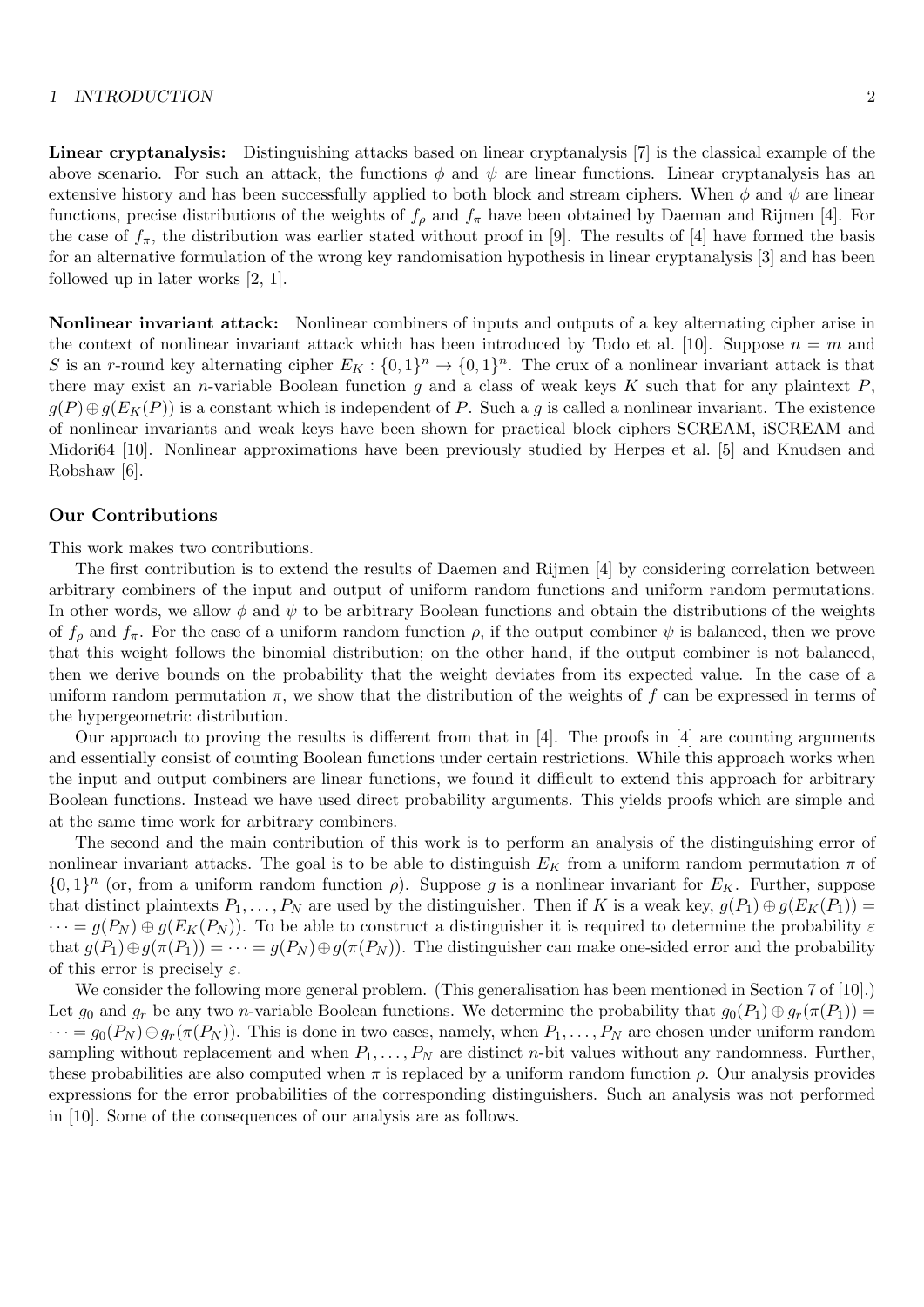- 1. It turns out that the error probability considered in [10] is that of distinguishing  $E_K$  from a uniform random function. The error probability of distinguishing  $E_K$  from a uniform random permutation is obtained here for the first time.
- 2. The general form of the error probabilities are derived without any restriction on  $g_0$  and  $g_r$ . When  $g_0$  and  $g_r$  are balanced functions, we prove the following two results.
	- (a) The error in distinguishing from a uniform random function is  $1/2^{N-1}$ .
	- (b) The error in distinguishing from a uniform random permutation is at least as large as the error in distinguishing from a uniform random function. This is a consequence of Jensen's inequality. For moderate values of  $N$ , the error in distinguishing from a uniform random permutation is almost the same as the error in distinguishing from a uniform random function.

### Structure of the Paper

In Section 2, we provide the generalisation of the results of Daemen and Rijmen which appear in [4]. Section 3 provides a background of nonlinear invariant attacks as distinguishing attacks and defines the relevant distinguishing errors. Section 4 provides the analysis of the error in distinguishing from a uniform random permutation while Section 5 provides the analysis of error in distinguishing from a uniform random permutation. Appendix B provides an alternative expression for the later error. Some computational results are provided in Section 6.

## 2 Correlation Between Input and Output Combiners

In this section, we consider the distribution of correlation between input and output combiners of uniform random functions and uniform random permutations. The case of uniform random function is analysed in Section 2.1 and the case of uniform random permutation is analysed in Section 2.2. Before proceeding, we introduce some basic concepts and notation.

For two binary strings  $\alpha$  and  $\beta$  of the same length,  $\alpha \oplus \beta$  will denote a binary string obtained by bitwise XOR of  $\alpha$  and  $\beta$ . An m-variable Boolean function f is a map  $f: \{0,1\}^m \to \{0,1\}$ . The support of f, denoted  $\mathsf{supp}(f)$ , is defined as follows.

$$
\text{supp}(f) = \{ \alpha \in \{0, 1\}^m : f(\alpha) = 1 \}.
$$

The weight  $wt(f)$  of f is defined to be the cardinality of the support of f, i.e.,

$$
\text{wt}(f) = \#\{\alpha \in \{0,1\}^m : f(\alpha) = 1\}.
$$

The function f is said to be balanced if  $wt(f) = 2^{m-1}$ .

The imbalance of f will be denoted as  $\text{Imb}(f)$  and is defined as follows.

$$
\mathsf{Imb}(f) = \frac{1}{2} \left( \# \{ \alpha \in \{0,1\}^m : f(\alpha) = 0 \} - \# \{ \alpha \in \{0,1\}^m : f(\alpha) = 1 \} \right) = 2^{m-1} - \mathsf{wt}(f).
$$

Let  $f, g: \{0,1\}^m \to \{0,1\}$  be two Boolean functions. By  $f \oplus g$  we denote the Boolean function  $h: \{0,1\}^m \to$  $\{0,1\}$  where  $h(\alpha) = f(\alpha) \oplus g(\alpha)$  for all  $\alpha \in \{0,1\}^m$ . The correlation between f and g is denoted as  $C(f,g)$  and is defined to be

$$
C(f,g) = \frac{\text{Imb}(f \oplus g)}{2^{m-1}}.
$$

An  $(m, n)$  function S is a map  $S: \{0, 1\}^m \to \{0, 1\}^n$ . Let  $\phi: \{0, 1\}^m \to \{0, 1\}$  and  $\psi: \{0, 1\}^n \to \{0, 1\}$ . Given S,  $\phi$  and  $\psi$ , we define a Boolean function

$$
f_S[\phi,\psi] : \{0,1\}^m \to \{0,1\}, \text{ where } f_S[\phi,\psi](\alpha) = \phi(\alpha) \oplus \psi(S(\alpha)). \tag{1}
$$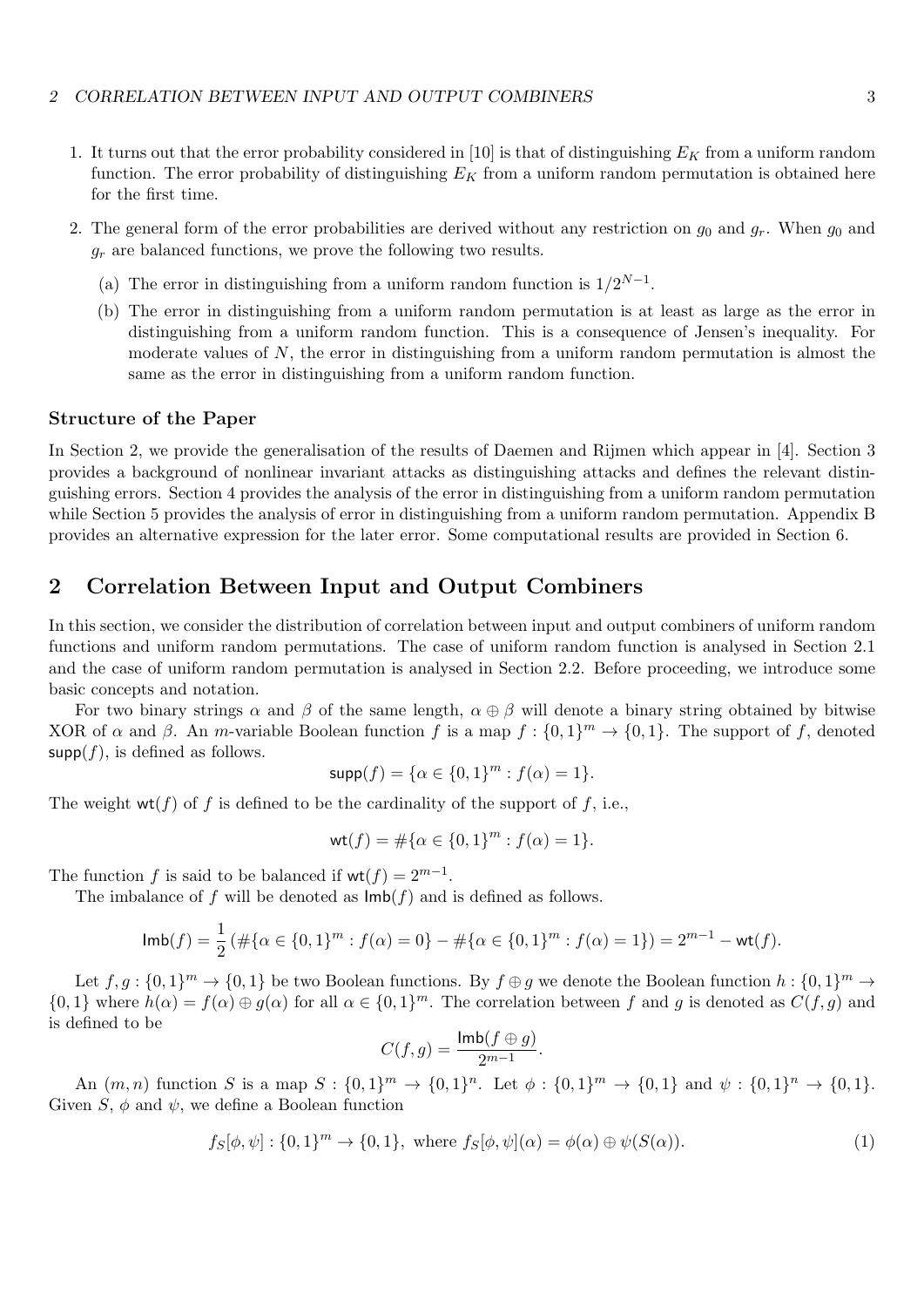The function  $\phi$  is a combiner of the input of S while the function  $\psi$  is a combiner of the output of S. There are no restrictions on  $\phi$  and  $\psi$  and in particular, they are not required to be linear combiners. Both  $\phi(\cdot)$  and  $\psi(S(\cdot))$  are m-variable Boolean functions. So, it is meaningful to talk about the correlation between these two functions. This correlation will be denoted as  $C_S(\phi, \psi)$  and is equal to

$$
C_S(\phi, \psi) = \frac{\text{Imb}(f_S[\phi, \psi])}{2^{m-1}} = 1 - \frac{\text{wt}(f_S[\phi, \psi])}{2^{m-1}}.
$$
 (2)

So,  $C_S(\phi, \psi)$  measures the correlation between the combiner of the input as given by  $\phi$  and the combiner of the output as given by  $\psi$ . From (2), determining  $C_S(\phi, \psi)$  essentially boils down to determining wt( $f_S[\phi, \psi]$ ).

**Probability distributions:** Ber(p) denotes the Bernoulli distribution with probability of success p; Bin(k, p) denotes the binomial distribution with k trials and probability of success p;  $HG(k, k_1, s)$  denotes the hypergeometric distribution corresponding to a population of size k of which  $k_1$  are of a specified type and  $k - k_1$  are of a different type and a sample of size s is drawn without repetition.

### 2.1 Case of Uniform Random Function

Let  $\rho$  be a function picked uniformly at random from the set of all functions from  $\{0,1\}^m$  to  $\{0,1\}^n$ . Such an ρ is a uniform random  $(m, n)$  function. An equivalent way to view ρ is the following. Let  $\alpha_0, \ldots, \alpha_{2^m-1}$  be an enumeration of  $\{0,1\}^m$ . Let  $X_i = \rho(\alpha_i)$ ,  $i = 0, \ldots, 2^m - 1$ . Then the random variables  $X_0, \ldots, X_{2^m-1}$  are independent and uniformly distributed over  $\{0,1\}^n$ .

**Proposition 1.** Let  $\rho$  be a uniform random  $(m, n)$  function. Let  $\phi$  and  $\psi$  be m and n-variable Boolean functions respectively. Let  $\alpha_0, \ldots, \alpha_{2^m-1}$  be an enumeration of  $\{0,1\}^m$ . For  $0 \le i \le 2^m-1$ , define  $W_i = f_\rho[\phi, \psi](\alpha_i)$ . Then  $W_i \sim \text{Ber}(p_i)$ , where

$$
p_i = \frac{\text{wt}(\psi) + \phi(\alpha_i)(2^n - 2\text{wt}(\psi))}{2^n}.
$$
\n(3)

If  $\psi$  is a balanced Boolean function, then  $W_i \sim \text{Ber}(1/2)$ .

*Proof.* Let  $X_i = \rho(\alpha_i)$ . Since  $\rho$  is a uniform random function,  $X_i$  is uniformly distributed over  $\{0,1\}^n$ . We have

$$
W_i = f_{\rho}[\phi, \psi](\alpha_i) = \phi(\alpha_i) \oplus \psi(\rho(\alpha_i)) = \phi(\alpha_i) \oplus \psi(X_i).
$$

Let  $Y_i = \psi(X_i)$ . Then  $Y_i$  is a binary valued random variable where  $Y_i$  takes the value 1 if and only if  $X_i$  lies in the support of  $\psi$ . Since  $X_i$  is uniformly distributed over  $\{0,1\}^n$ , the probability that  $X_i$  lies in the support of  $\psi$ is  $\text{wt}(\psi)/2^n$ . So,  $\Pr[Y_i = 1] = \text{wt}(\psi)/2^n$  and  $\Pr[Y_i = 0] = (2^n - \text{wt}(\psi))/2^n$ . Consequently,

$$
Pr[W_i = 1] = Pr[\phi(\alpha_i) \oplus \psi(X_i) = 1]
$$
  
= 
$$
Pr[Y_i = 1 \oplus \phi(\alpha_i)]
$$
  
= 
$$
\frac{(1 - \phi(\alpha_i))wt(\psi) + \phi(\alpha_i)(2^n - wt(\psi))}{2^n}
$$
  
= 
$$
\frac{wt(\psi) + \phi(\alpha_i)(2^n - 2wt(\psi))}{2^n}
$$
  
= 
$$
p_i.
$$

This shows that  $W_i$  follows Ber(p<sub>i</sub>). If  $\psi$  is a balanced Boolean function, then wt( $\psi$ ) =  $2^{n-1}$  in which case  $p_i = 1/2$  and so  $W_i$  follows Ber(1/2).  $\Box$ 

We are interested in the weight of the function  $f_{\rho}[\phi,\psi]$ .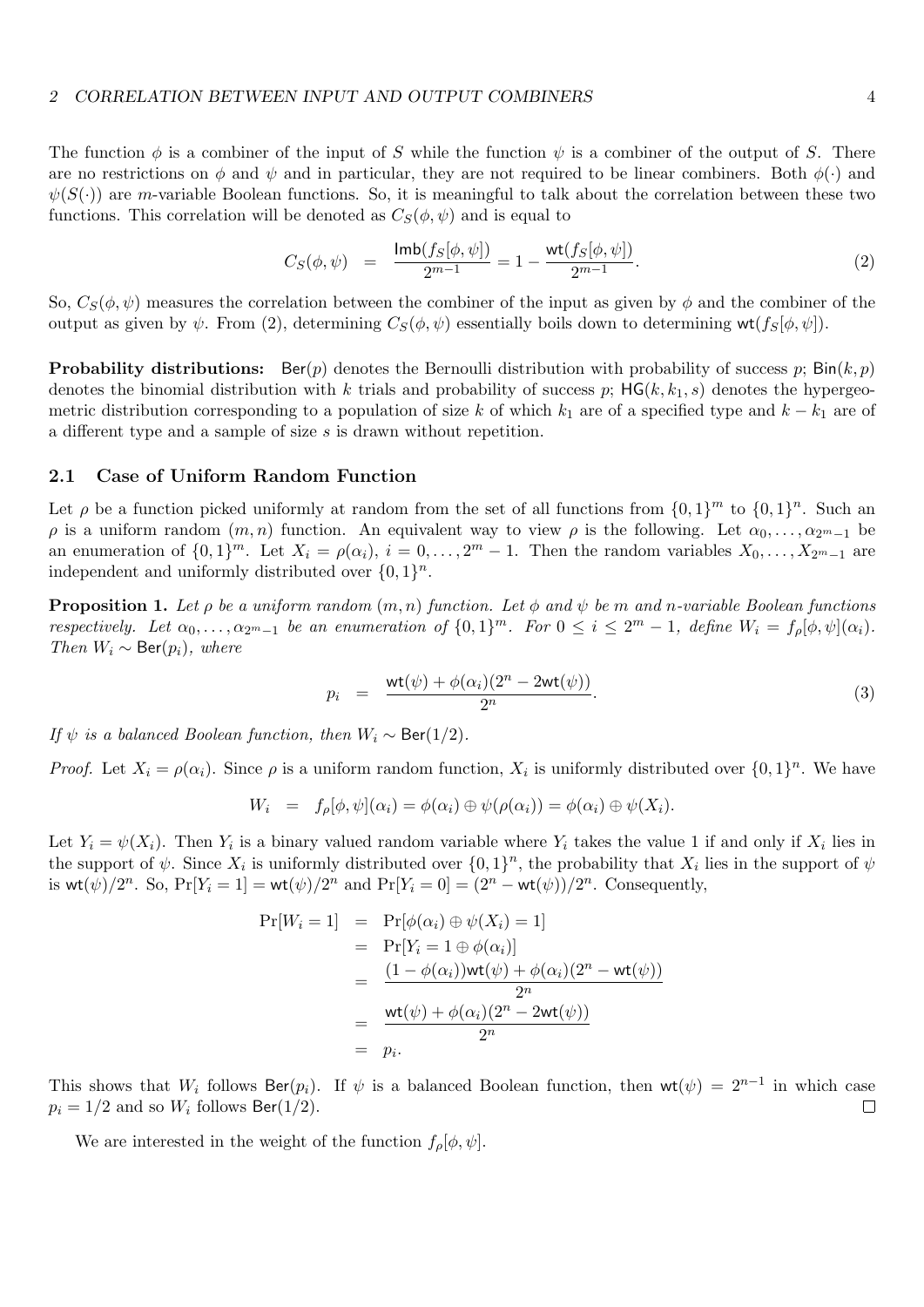**Proposition 2.** Let  $\rho$  be a uniform random  $(m, n)$  function. Let  $\phi$  and  $\psi$  be m and n-variable Boolean functions respectively. Let  $\alpha_0, \ldots, \alpha_{2^m-1}$  be an enumeration of  $\{0,1\}^m$  and  $W_i = f_\rho[\phi, \psi](\alpha_i)$ . Let  $W = \text{wt}(f_\rho[\phi, \psi])$ . Then  $W = \sum_{i=0}^{2^m-1} W_i.$ 

Proof. The following calculation shows the result.

$$
W = \text{wt}(f_{\rho}[\phi,\psi]) = \#\{\alpha_i : f_{\rho}[\phi,\psi](\alpha_i) = 1\} = \#\{i : W_i = 1\} = \sum_{i=0}^{2^m-1} W_i.
$$

**Theorem 1.** Let  $\rho$  be a uniform random  $(m, n)$  function. Let  $\phi$  and  $\psi$  be m and n-variable Boolean functions respectively. If  $\psi$  is a balanced Boolean function, then wt( $f_o[\phi, \psi]$ ) ~ Bin(2<sup>m</sup>, 1/2).

*Proof.* From Proposition 2,  $\text{wt}(f_{\rho}[\phi,\psi]) = W = \sum_{i=0}^{2^{m}-1} W_i$  where  $W_i \sim \text{Ber}(p_i)$  with  $p_i$  given by (3). If  $\psi$  is a balanced Boolean function, then  $p_i = 1/2$  and  $W_i \sim \text{Ber}(1/2)$ . Let  $\alpha_0, \ldots, \alpha_{2^m-1}$  be an enumeration of  $\{0, 1\}^m$ and  $X_i = \rho(\alpha_i)$  as in Proposition 1. Note

$$
W_i = f_{\rho}[\phi, \psi](\alpha_i) = \phi(\alpha_i) \oplus \psi(X_i).
$$

Since the random variables  $X_0, \ldots, X_{2^m-1}$  are independent, so are the random variables  $W_0, \ldots, W_{2^m-1}$ . As a result, W is a sum of  $2^m$  independent random variables each of which follows Ber(1/2). So, W ~ Bin( $2^m$ , 1/2).  $\Box$ 

The special case of Theorem 1 where  $\phi$  and  $\psi$  are non-trivial linear functions was proved in [4].

In the case where  $\psi$  is not a balanced function,  $p_i$  takes either the value wt $(\psi)/2^n$  or  $(2^n - \mathsf{wt}(\psi))/2^n$  according as  $\phi(\alpha_i)$  equals 0 or 1. So, the  $W_i$ 's are not identically distributed and hence W does not follow the binomial distribution. In this case,  $W_0, \ldots, W_{2m-1}$  is a sequence of  $2^m$  Poisson trials. It is possible to use the Chernoff bound to get an estimate of the probability that  $W$  stays close to the mean.

**Theorem 2.** Let  $\rho$  be a uniform random  $(m, n)$  function. Let  $\phi$  and  $\psi$  be m and n-variable Boolean functions respectively. Then the expected value of  $wt(f_0[\phi, \psi])$  is

$$
\mu = \frac{2^m \text{wt}(\psi) + 2^n \text{wt}(\phi) - 2\text{wt}(\phi)\text{wt}(\psi)}{2^n}.
$$
\n(4)

Further, for any  $0 < \delta < 1$ 

$$
\Pr\left[|\text{wt}(f_{\rho}[\phi,\psi]) - \mu| \le \delta\mu\right] \le 2e^{-\mu\delta^2/3}.
$$
\n(5)

*Proof.* Let  $W_i$  be as in Proposition 1 so that  $wt(f_\rho[\phi, \psi]) = \sum_{i=0}^{2^m-1} W_i$ . From Proposition 1,  $W_i \sim \text{Ber}(p_i)$  and so the expected value of  $W_i$  is  $p_i$ . By linearity of expectation, the expected value of  $wt(f_\rho[\phi, \psi])$  equals

$$
\sum_{i=0}^{2^m-1} p_i = \sum_{i=0}^{2^m-1} \frac{\text{wt}(\psi) + \phi(\alpha_i)(2^n - 2\text{wt}(\psi))}{2^n}
$$
  
= 
$$
\frac{2^m \text{wt}(\psi) + \text{wt}(\phi)(2^n - 2\text{wt}(\psi))}{2^n}
$$
  
= 
$$
\frac{2^m \text{wt}(\psi) + 2^n \text{wt}(\phi) - 2\text{wt}(\phi)\text{wt}(\psi)}{2^n}.
$$

As in the proof of Theorem 1,  $W_0, \ldots, W_{2^m-1}$  are independent and since  $W_i \sim \text{Ber}(p_i)$ , these random variables form a sequence of Poisson trials. The Chernoff bound applies (see Section A) leading to (5). $\Box$ 

 $\overline{\phantom{a}}$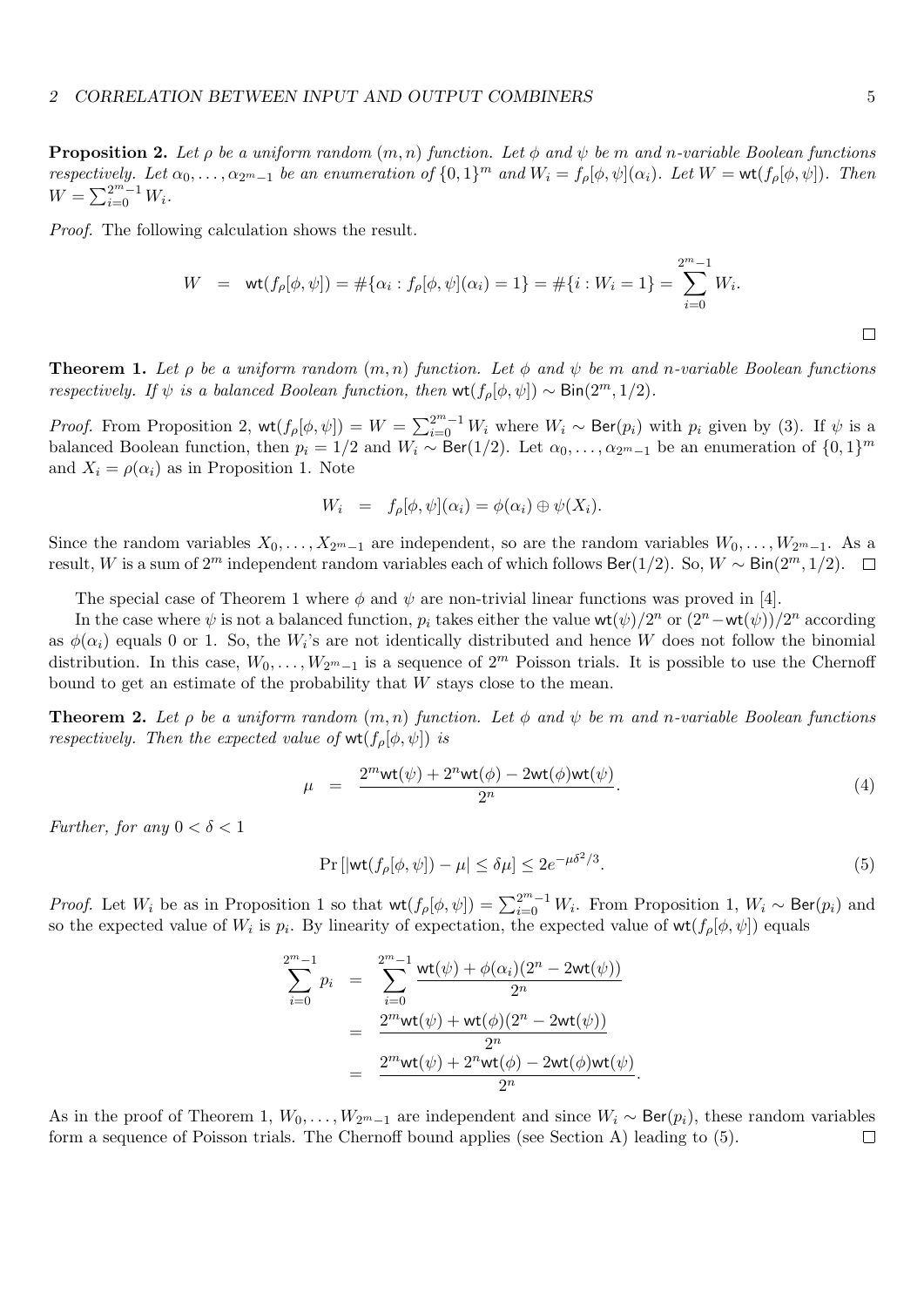### 2.2 Case of Uniform Random Permutation

Let  $m = n$  and we consider the set of all bijections from  $\{0,1\}^n$  to itself, i.e., the set of all permutations of  $\{0,1\}^n$ . There are  $2^n!$  such permutations.

**Proposition 3.** Let S be any permutation of  $\{0,1\}^n$ ; let  $\phi$  and  $\psi$  be n-variable Boolean functions. Let x be an integer such that  $0 \le x \le \min(\textsf{wt}(\phi), \textsf{wt}(\psi))$ . Then

$$
\#\{\alpha : \phi(\alpha) = 1 \text{ and } \psi(S(\alpha)) = 1\} = x
$$

if and only if

$$
\text{wt}(f_S[\phi,\psi]) = \text{wt}(\phi) + \text{wt}(\psi) - 2x.
$$

Proof. Define

 $A_{0,0} = {\alpha : \phi(\alpha) = 0, \psi(S(\alpha)) = 0};$  $A_{0,1} = {\alpha : \phi(\alpha) = 0, \psi(S(\alpha)) = 1};$  $A_{1,0} = {\alpha : \phi(\alpha) = 1, \psi(S(\alpha)) = 0};$  $A_{1,1} = {\alpha : \phi(\alpha) = 1, \psi(S(\alpha)) = 1}.$ 

The sets  $A_{0,0}, A_{0,1}, A_{1,0}$  and  $A_{1,1}$  are mutually disjoint;  $A_{0,0} \cup A_{0,1} = \{\alpha : \phi(\alpha) = 0\}$ ;  $A_{1,0} \cup A_{1,1} = \{\alpha : \phi(\alpha) = 1\}$ and so

$$
\begin{array}{rcl}\n\#A_{0,0} + \#A_{0,1} & = & 2^n - \text{wt}(\phi), \\
\#A_{1,0} + \#A_{1,1} & = & \text{wt}(\phi).\n\end{array} \tag{6}
$$

Further,  $A_{0,0}\cup A_{1,0} = \{\alpha : \psi(S(\alpha)) = 0\}$ . Since S is a permutation,  $\{\alpha : \psi(S(\alpha)) = 0\} = \{\beta : \psi(\beta) = 0\}$ . So,  $A_{0,0} \cup A_{1,0} = \{\beta : \psi(\beta) = 0\}$  and similarly,  $A_{0,1} \cup A_{1,1} = \{\beta : \psi(\beta) = 1\}$  leading to

$$
\#A_{0,0} + \#A_{1,0} = 2^n - \text{wt}(\psi), \n\#A_{0,1} + \#A_{1,1} = \text{wt}(\psi).
$$
\n(7)

Equations (6) and (7) imply that  $\#A_{1,1} = x$  if and only if  $\#A_{0,1} + \#A_{1,0} = \text{wt}(\phi) + \text{wt}(\psi) - 2x$ .

Note that the support of  $f_S[\phi, \psi]$  is  $A_{0,1} \cup A_{1,0}$  and  $A_{1,1} = {\alpha : \phi(\alpha) = 1, \psi(S(\alpha)) = 1}.$  So,  $\#\{\alpha : \phi(\alpha) = 1, \alpha \in \mathbb{C}\}$  $1, \psi(S(\alpha)) = 1$  = x if and only if  $\mathsf{wt}(f_S[\phi, \psi]) = \mathsf{wt}(\phi) + \mathsf{wt}(\psi) - 2x$ .  $\Box$ 

From Proposition 3, given the functions  $\phi$  and  $\psi$ , the possible weights that  $f_S[\phi, \psi]$  can take for any permutation S of  $\{0,1\}^n$  are the elements of the set

$$
\{\text{wt}(\phi) + \text{wt}(\psi) - 2x : 0 \le x \le \min(\text{wt}(\phi), \text{wt}(\psi))\}.
$$
\n(8)

Suppose  $\pi$  is picked uniformly from the set of all permutations of  $\{0,1\}^n$ . We are interested in the probability that  $f_{\pi}[\phi,\psi]$  takes a value from the set given by (8).

**Theorem 3.** Let  $\pi$  be a uniform random permutation of  $\{0,1\}^n$ ; let  $\phi$  and  $\psi$  be n-variable Boolean functions. Then for  $0 \leq x \leq \min(\textsf{wt}(\phi), \textsf{wt}(\psi)),$ 

$$
\Pr[\text{wt}(f_\pi[\phi,\psi]) = \text{wt}(\phi) + \text{wt}(\psi) - 2x] = \frac{\binom{\text{wt}(\phi)}{x}\binom{2^n - \text{wt}(\phi)}{\text{wt}(\psi) - x}}{\binom{2^n}{\text{wt}(\psi)}}.
$$
\n(9)

If both  $\phi$  and  $\psi$  are balanced functions, then

$$
\Pr[\text{wt}(f_\pi[\phi,\psi]) = \text{wt}(\phi) + \text{wt}(\psi) - 2x] = \frac{\binom{2^{n-1}}{x}^2}{\binom{2^n}{2^{n-1}}}.
$$
\n(10)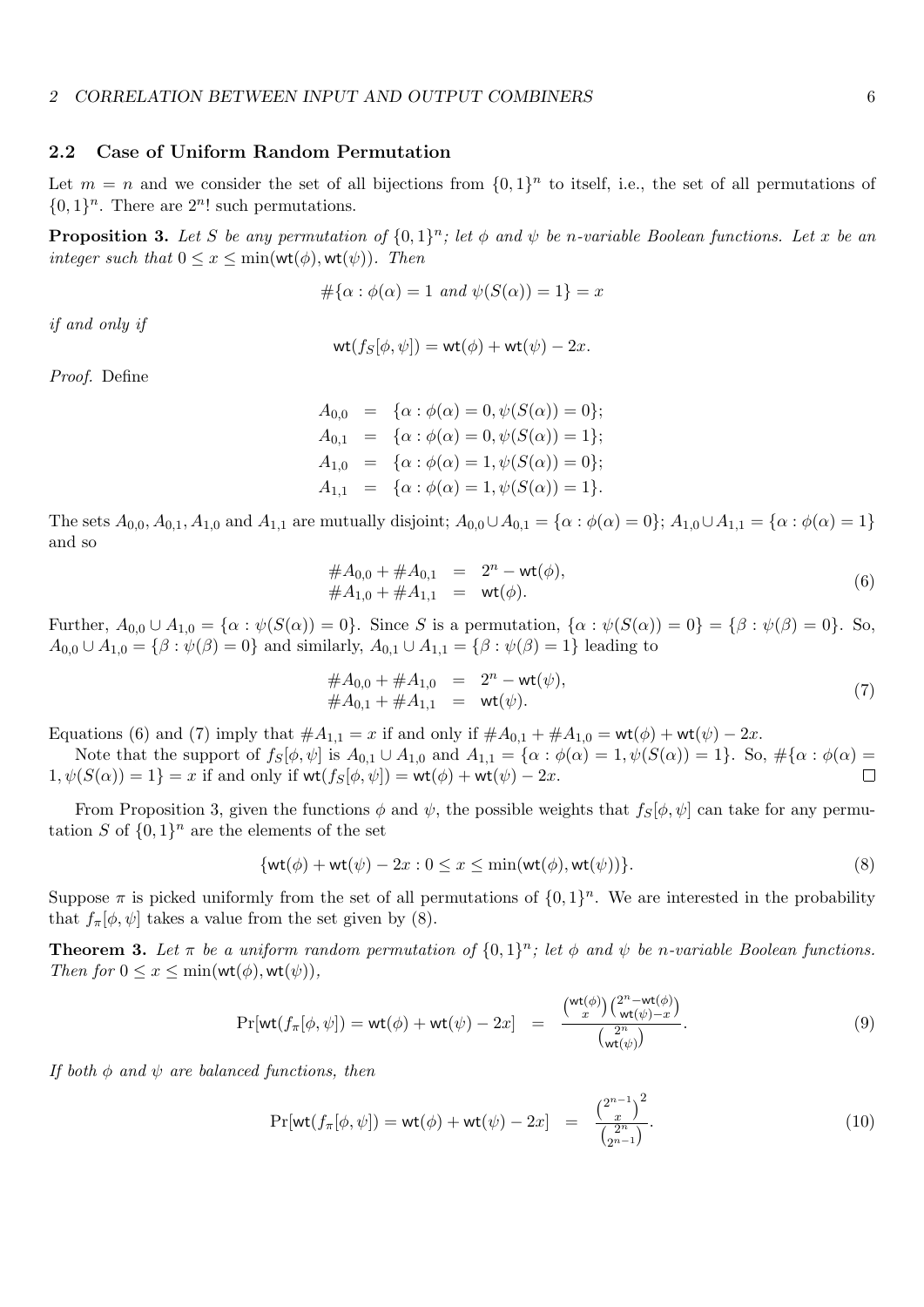### 3 NONLINEAR INVARIANT ATTACK 7

*Proof.* Let  $\alpha_0, \ldots, \alpha_{2^{n}-1}$  be an enumeration of  $\{0,1\}^n$  and let  $X_i = \pi(\alpha_i)$ . Unlike the case where  $\pi$  is a uniform random function, the random variables  $X_0, \ldots, X_{2n-1}$  are not independent. Instead, it is more convenient to view these random variables in the following manner. Consider an urn containing balls labelled  $\alpha_0, \ldots, \alpha_{2^{n}-1}$ . Balls are picked one by one from the urn *without replacement* and we number the trials from 0 to  $2<sup>n</sup> - 1$ . Then the random variable  $X_i$  is the label of the ball picked in trial number i.

Consider the random Boolean function  $g(\alpha) = \psi(\pi(\alpha))$ . A Boolean function is defined by its support. So, it is sufficient to choose  $wt(\psi)$  balls from the urn and let the labels of these balls define the support of g. From Proposition 3, the probability that  $wt(f_\pi[\phi, \psi]) = wt(\phi) + wt(\psi) - 2x$  is equal to the probability that the cardinality of the set

$$
A_{1,1} = \{ \alpha : \phi(\alpha) = 1 \text{ and } \psi(\pi(\alpha)) = 1 \} = \{ \alpha : \phi(\alpha) = 1 \text{ and } g(\alpha) = 1 \}
$$

is x.

To obtain this probability, we consider the following equivalent random experiment. As before, consider the urn containing balls labelled  $\alpha_0, \ldots, \alpha_{2^n-1}$ . Further, say that a ball labelled  $\alpha_i$  is 'red' if  $\phi(\alpha_i) = 1$  and otherwise it is 'black'. Now, consider that  $wt(\psi)$  balls are drawn from this urn which defines the support of g. The event that we are interested in is that x of these wt( $\psi$ ) are 'red' while the other wt( $\psi$ ) – x are 'black'. The probability of this event is the probability that  $#A_{1,1} = x$  which is given by the right hand side of (9). From Proposition 3, it follows that  $\text{wt}(f_\pi[\phi, \psi]) = \text{wt}(\phi) + \text{wt}(\psi) - 2x$  if and only if  $\#A_{1,1} = x$ . This shows (9).

In the case where both  $\phi$  and  $\psi$  are balanced functions, both their weights are equal to  $2^{n-1}$ . So, substituting  $2^{n-1}$  for wt( $\phi$ ) and wt( $\psi$ ) in (9) and using  $\binom{2^{n-1}}{2^{n-1}}$  $\binom{2^{n-1}}{2^{n-1}-x} = \binom{2^{n-1}}{x}$  $\binom{n-1}{x}$  yields (10).

The expression given on the right hand side of (9) is the probability mass function of the hypergeometric distribution. In the special case where  $\phi$  and  $\psi$  are non-trivial linear functions, the distribution given by (10) was proved in [4].

### 3 Nonlinear Invariant Attack

We provide a brief description of the nonlinear invariant attack for key alternating ciphers. Our description follows the suggestion in Section 7 of [10] where the nonlinear invariants are allowed to be different for the different rounds. Let  $E_K: \{0,1\}^n \to \{0,1\}^n$  be a key alternating block cipher which iterates a round function  $R: \{0,1\}^n \to \{0,1\}^n$  over r rounds. For an n-bit string L, define  $R_L: \{0,1\}^n \to \{0,1\}^n$  as  $R_L(\alpha) = R(\alpha \oplus L)$ . For a plaintext P, let the ciphertext C be  $C = E_K(P)$  which is obtained in the following manner. The secret key K is used to obtain the round keys  $K_0, \ldots, K_{r-1}$ . Then

$$
C = (R_{K_{r-1}} \circ R_{K_{r-2}} \circ \cdots \circ R_{K_0})(P).
$$

Suppose there are functions  $g_0, \ldots, g_r : \{0,1\}^n \to \{0,1\}$  and constants  $c_0, \ldots, c_{r-1} \in \{0,1\}$ , such that there are round keys  $K_0, \ldots, K_{r-1}$  for which

$$
g_{i+1}(R(\alpha \oplus K_i)) = g_i(\alpha \oplus K_i) \oplus c_i = g_i(\alpha) \oplus g_i(K_i) \oplus c_i \tag{11}
$$

for all  $\alpha \in \{0,1\}^n$ . Then  $g_0, \ldots, g_r$  are called nonlinear invariants with associated constants  $c_0, \ldots, c_{r-1}$ . The round keys  $K_0, \ldots, K_{r-1}$  are called weak keys.

The primary requirement in a key invariant attack is the property given in the following proposition. This property has been derived in [10] for the case where the functions  $g_0, \ldots, g_r$  are all equal. The extension to possibly different  $g_0, \ldots, g_r$  is quite straightforward and is given by the following result.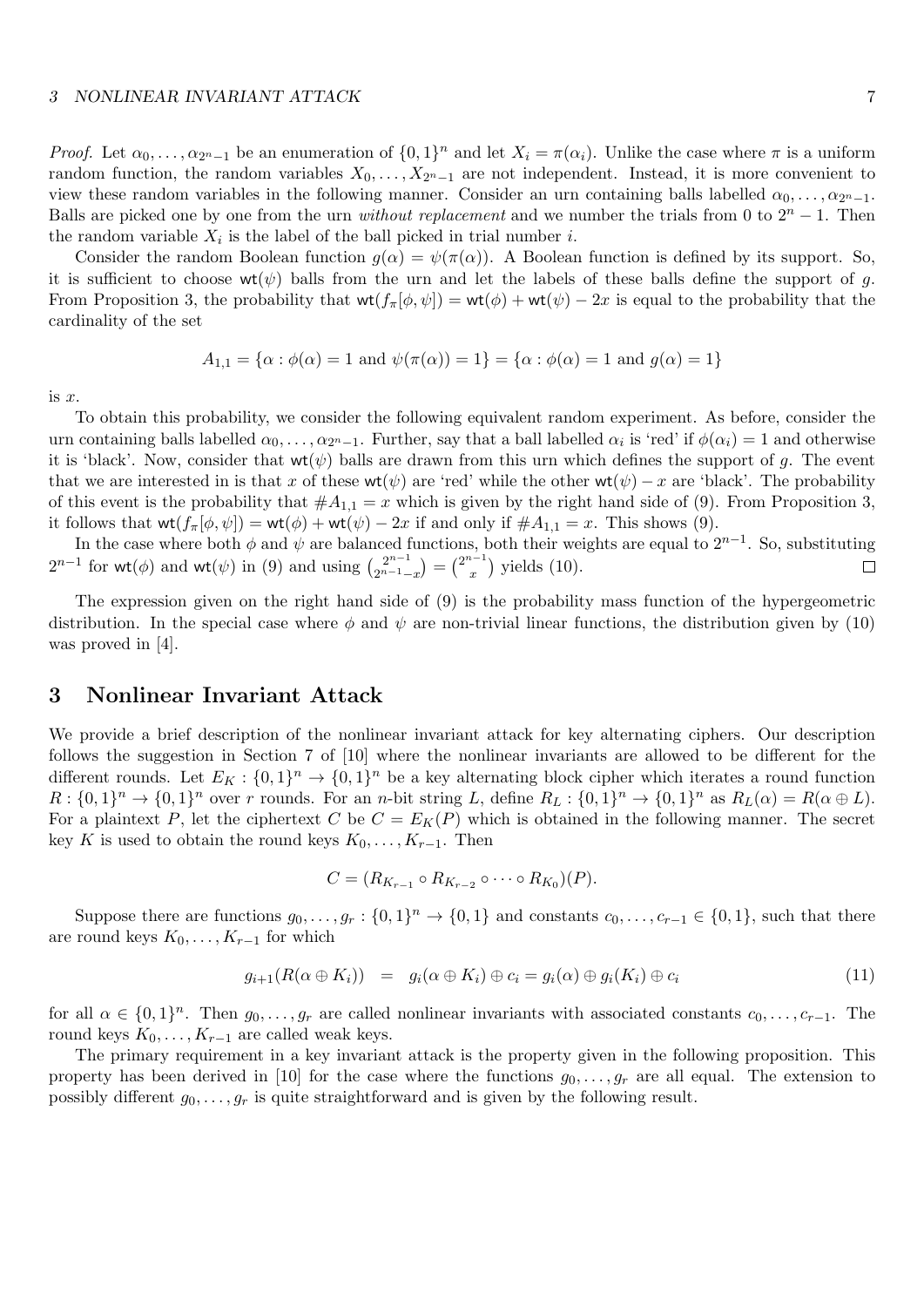### 3 NONLINEAR INVARIANT ATTACK 8

**Proposition 4.** Let  $E_K: \{0,1\}^n \to \{0,1\}^n$  be an r-round key alternating cipher. Suppose  $g_0, \ldots, g_r$  are nonlinear invariants with associated constants  $c_0, \ldots, c_{r-1}$  such that there are weak round keys  $K_0, \ldots, K_{r-1}$  obtained from a key K. Then for any  $\alpha \in \{0,1\}^n$ ,

$$
f_{E_K}[g_0, g_r](\alpha) = g_0(\alpha) \oplus g_r(E_K(\alpha)) \tag{12}
$$

is a constant which is independent of  $\alpha$ .

*Proof.* There are *n*-bit strings  $\alpha_1, \ldots, \alpha_{r-1}$  such that  $\alpha_0 = \alpha$ ;  $\alpha_{i+1} = R_{K_i}(\alpha_i) = R(\alpha_i \oplus K_i)$  for  $i = 0, \ldots, r-1$ ; and  $\beta = \alpha_r = E_K(\alpha)$ . The following holds.

$$
g_r(\beta) = g_r(R(\alpha_{r-1} \oplus K_{r-1}))
$$
  
\n
$$
= g_{r-1}(\alpha_{r-1}) \oplus g_{r-1}(K_{r-1}) \oplus c_{r-1}
$$
  
\n
$$
= (g_{r-1}(R(\alpha_{r-2} \oplus K_{r-2}))) \oplus g_{r-1}(K_{r-1}) \oplus c_{r-1}
$$
  
\n
$$
= g_{r-2}(\alpha_{r-2}) \oplus (g_{r-2}(K_{r-2}) \oplus g_{r-1}(K_{r-1})) \oplus (c_{r-2} \oplus c_{r-1})
$$
  
\n
$$
\vdots
$$
  
\n
$$
= g_0(P) \oplus \left(\bigoplus_{i=0}^{r-1} g_i(K_i)\right) \oplus \left(\bigoplus_{i=0}^{r-1} c_i\right).
$$

So,

$$
g_0(\alpha) \oplus g_r(\beta) = \left( \bigoplus_{i=0}^{r-1} g_i(K_i) \right) \oplus \left( \bigoplus_{i=0}^{r-1} c_i \right). \tag{13}
$$

The right hand side of (13) is determined by the functions  $g_0, \ldots, g_{r-1}$ , the constants  $c_0, \ldots, c_{r-1}$  and the round keys  $K_0, \ldots, K_{r-1}$ . In particular, it is independent of  $\alpha$ .  $\Box$ 

Proposition 4 shows that if  $g_0, \ldots, g_r$  are nonlinear invariants for some weak keys  $K_0, \ldots, K_{r-1}$ , then for all  $2^n$  n-bit strings  $\alpha$ ,  $g_0(\alpha) \oplus g_r(E_K(\alpha))$  is a constant. We next consider the following question. Suppose  $g_0$  and  $g_r$  are any two *n*-variable Boolean functions,  $\alpha_1, \ldots, \alpha_N$  and  $\beta_1, \ldots, \beta_N$  are arbitrary *n*-bit strings, what is the maximum value of N such that  $g_0(\alpha_1) \oplus g_r(\beta_1) = \cdots = g_0(\alpha_N) \oplus g_r(\beta_N)$  holds?

**Proposition 5.** Let  $g_0, g_r : \{0,1\}^n \to \{0,1\}$ . Let  $\alpha_1, \ldots, \alpha_N$  and  $\beta_1, \ldots, \beta_N$  be n-bit strings such that

$$
g_0(\alpha_1) \oplus g_r(\beta_1) = \cdots = g_0(\alpha_N) \oplus g_r(\beta_N).
$$

Then  $N \leq \mathfrak{N}$ , where

$$
\mathfrak{N} = \max(\min(2^n + w_0 - w_r, 2^n - w_0 + w_r), \min(w_0 + w_r, 2^{n+1} - w_0 - w_r)). \tag{14}
$$

Here  $w_0 = \text{wt}(g_0)$  and  $w_r = \text{wt}(g_r)$ . If  $w_0 = w_r$ , then the right hand side of (14) is equal to  $2^n$ .

*Proof.* The condition  $g_0(\alpha_1) \oplus g_r(\beta_1) = \cdots = g_0(\alpha_N) \oplus g_r(\beta_N)$  can occur in two ways, namely that all of the individual expressions are equal to 0 or, all of these are equal to 1.

Consider the maximum possible value of N such that  $g_0(\alpha_1) \oplus g_r(\beta_1) = \cdots = g_0(\alpha_N) \oplus g_r(\beta_N) = 0$ . An individual relation  $g_0(\alpha_i) \oplus g_r(\beta_i)$  can be 0 in two possible ways, either  $g_0(\alpha_i) = g_r(\beta_i) = 0$  or  $g_0(\alpha_i) = g_r(\beta_i) = 1$ . Suppose there are  $N_0 \alpha_i$ 's such that  $g_0(\alpha_i) = g_r(\beta_i) = 0$  and there are  $N_1 \alpha_i$ 's such that  $g_0(\alpha_i) = g_r(\beta_i) = 1$ . Since  $g_0(\alpha_i) = 1$  for  $N_1$  i's, it follows that  $N_1 \leq w_0$  and similarly,  $N_1 \leq w_r$  so that  $N_1 \leq \min(w_0, w_r)$ . A similar argument shows that  $N_0 \le \min(2^n - w_0, 2^n - w_r)$ . Since  $N = N_0 + N_1$ , we have  $N \le \min(w_0, w_r) + \min(2^n - w_0, 2^n - w_r)$ .  $w_0, 2^n - w_r$ ).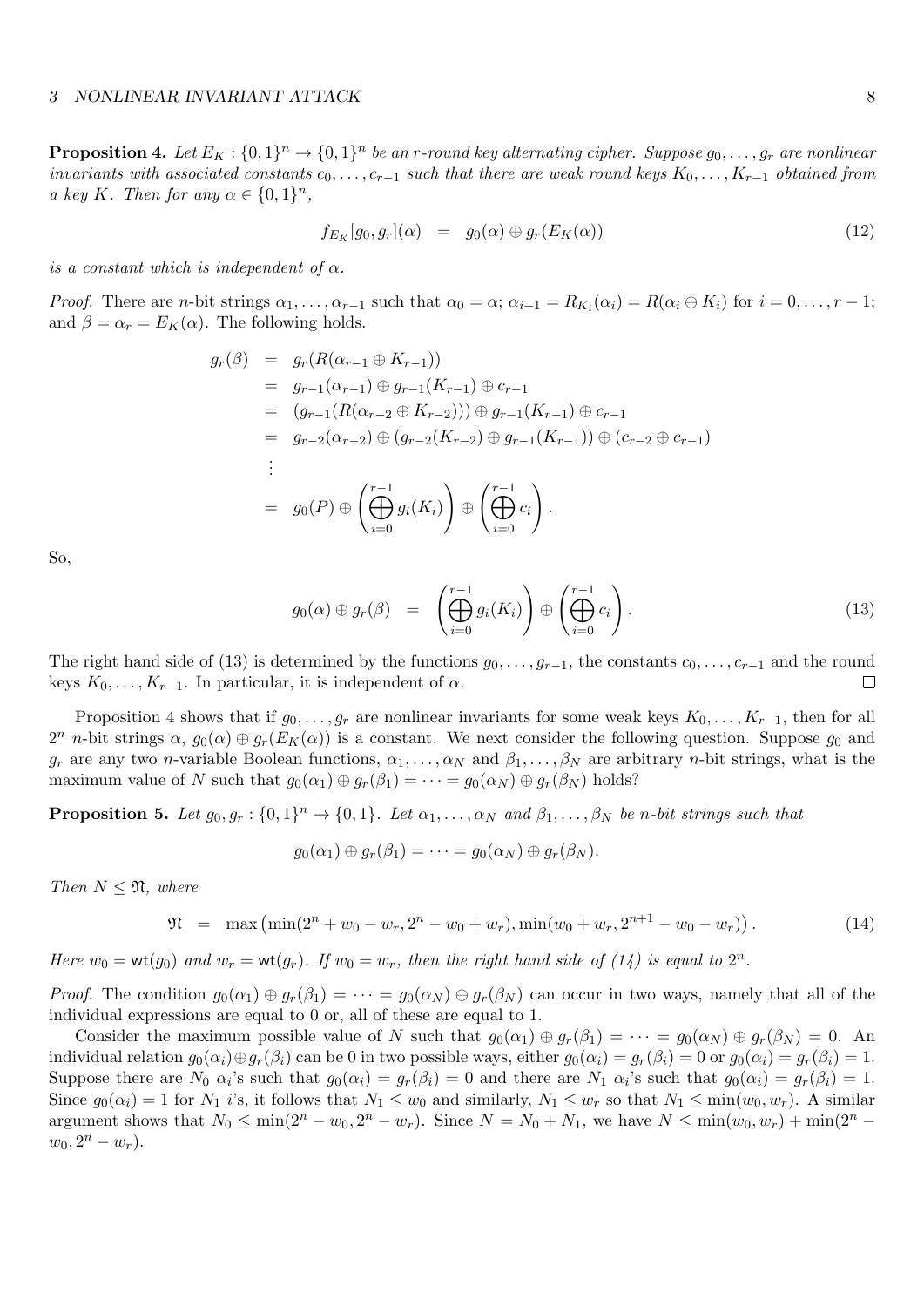#### 3 NONLINEAR INVARIANT ATTACK 9

Now consider the maximum possible value of N such that  $g_0(\alpha_1) \oplus g_r(\beta_1) = \cdots = g_0(\alpha_N) \oplus g_r(\beta_N) = 1$ . An argument similar to the above shows that  $N \le \min(2^n - w_0, w_r) + \min(w_0, 2^n - w_r)$ .

The maximum value of N such that  $g_0(\alpha_1) \oplus g_r(\beta_1) = \cdots = g_0(\alpha_N) \oplus g_r(\beta_N)$  is either the maximum value of N such that  $g_0(\alpha_1) \oplus g_r(\beta_1) = \cdots = g_0(\alpha_N) \oplus g_r(\beta_N) = 0$  or the maximum value of N such that  $g_0(\alpha_1) \oplus g_r(\beta_1) = \cdots = g_0(\alpha_N) \oplus g_r(\beta_N) = 1$ . This shows that

$$
N \leq \max(\min(w_0, w_r) + \min(2^n - w_0, 2^n - w_r), \min(w_0, 2^n - w_r) + \min(2^n - w_0, w_r)).
$$
 (15)

A simple argument shows that the right hand side of (15) is equal to the right hand side of (14).

**Remark:** Consider Propositions 4 and 5 together. If  $g_0, \ldots, g_r$  are nonlinear invariants, then for all  $2^n$  *n*-bit strings  $\alpha$ ,  $g_0(\alpha) \oplus g_r(E_K(\alpha))$  is a constant. So, if  $\mathfrak{N} < 2^n$ , then there are no choices of Boolean functions  $g_1, \ldots, g_{r-1}$ , such that  $g_0, g_1, \ldots, g_{r-1}, g_r$  are nonlinear invariants.

Notation: For the convenience of the ensuing description, we introduce some notation.

- For a Boolean function f and  $\overline{\alpha} = (\alpha_1, \ldots, \alpha_N)$  where  $\alpha_i \in \{0,1\}^n$  for  $i = 1, \ldots, N$ , define  $\Psi(f, \overline{\alpha}) =$  $(f(\alpha_1),\ldots,f(\alpha_N)).$
- For  $0 \leq w \leq 2^n$ , let  $\mathcal{F}_w$  be the set of all *n*-variable Boolean functions having weight w.
- Given  $g_0$ , for  $0 \le \ell \le N$ , let  $\mathcal{P}_{\ell}[g_0]$  be the set of all  $\overline{\alpha} = (\alpha_1, \ldots, \alpha_N)$ ,  $\alpha_i \in \{0, 1\}^n$  such that  $g_0(\alpha_i) = 1$ for exactly  $\ell$  of the  $\alpha_i$ 's, i.e.,  $\mathcal{P}_{\ell} = {\overline{\alpha}} = (\alpha_1, \ldots, \alpha_N) : \#\{i : g_0(\alpha_i) = 1\} = \ell$ . When  $g_0$  is clear from the context we will simply write  $\mathcal{P}_{\ell}$  instead of  $\mathcal{P}_{\ell}[g_0]$ .

**Lemma 1.** Let  $\overline{P} = (P_1, \ldots, P_N)$  where  $P_1, \ldots, P_N$  are chosen from  $\{0,1\}^n$  under uniform random sampling without replacement. Then

$$
\Pr[\overline{P} \in \mathcal{P}_{\ell}[g_0]] = \frac{\binom{w_0}{\ell} \binom{2^n - w_0}{N - \ell}}{\binom{2^n}{N}},\tag{16}
$$

where  $w_0 = \text{wt}(g_0)$ .

*Proof.* The event  $\overline{P} \in \mathcal{P}_\ell$  occurs if exactly  $\ell$  of the  $P_i$ 's fall in the support of  $g_0$  while the other  $N - \ell$  of the  $P_i$ 's fall outside the support of  $g_0$ . Let us call strings in the support of  $g_0$  to be red and the strings outside the support of  $g_0$  to be black. So, there are  $w_0$  red strings and  $2^n - w_0$  black strings. The random experiment consists of choosing N distinct strings from  $2^n$  strings such that  $\ell$  are red and  $N - \ell$  are black. This is the setting of hypergeometric distribution and the required probability is given by the right hand side of (16).  $\Box$ 

### 3.1 Building Distinguishers

Proposition 4 provides a structural property for a key alternating cipher  $E_K$ . Suppose  $g_0, \ldots, g_r$  are nonlinear invariants (with associated constants  $c_0, \ldots, c_{r-1}$ ) and K is such that  $K_0, \ldots, K_{r-1}$  are weak keys, then for any plaintext P,  $g_0(P) \oplus g_r(E_K(P))$  is a constant. To be able to distinguish  $E_K$  from a uniform random permutation  $\pi$  (resp. a uniform random function  $\rho$ ), it is required to obtain the probability that  $g_0(P) \oplus g_r(\pi(P))$  (resp.  $g_0(P) \oplus g_r(\rho(P))$  is a constant.

The availability of a single plaintext is not sufficient to construct a meaningful distinguisher. So, suppose plaintexts  $P_1, \ldots, P_N$  are used by the distinguishing algorithm. Since it is not useful to repeat plaintexts, without loss of generality, we may assume  $P_1, \ldots, P_N$  to be distinct. From Proposition 4, we have that

$$
f_{E_K}[g_0, g_r](P_1) = f_{E_K}[g_0, g_r](P_2) = \dots = f_{E_K}[g_0, g_r](P_N). \tag{17}
$$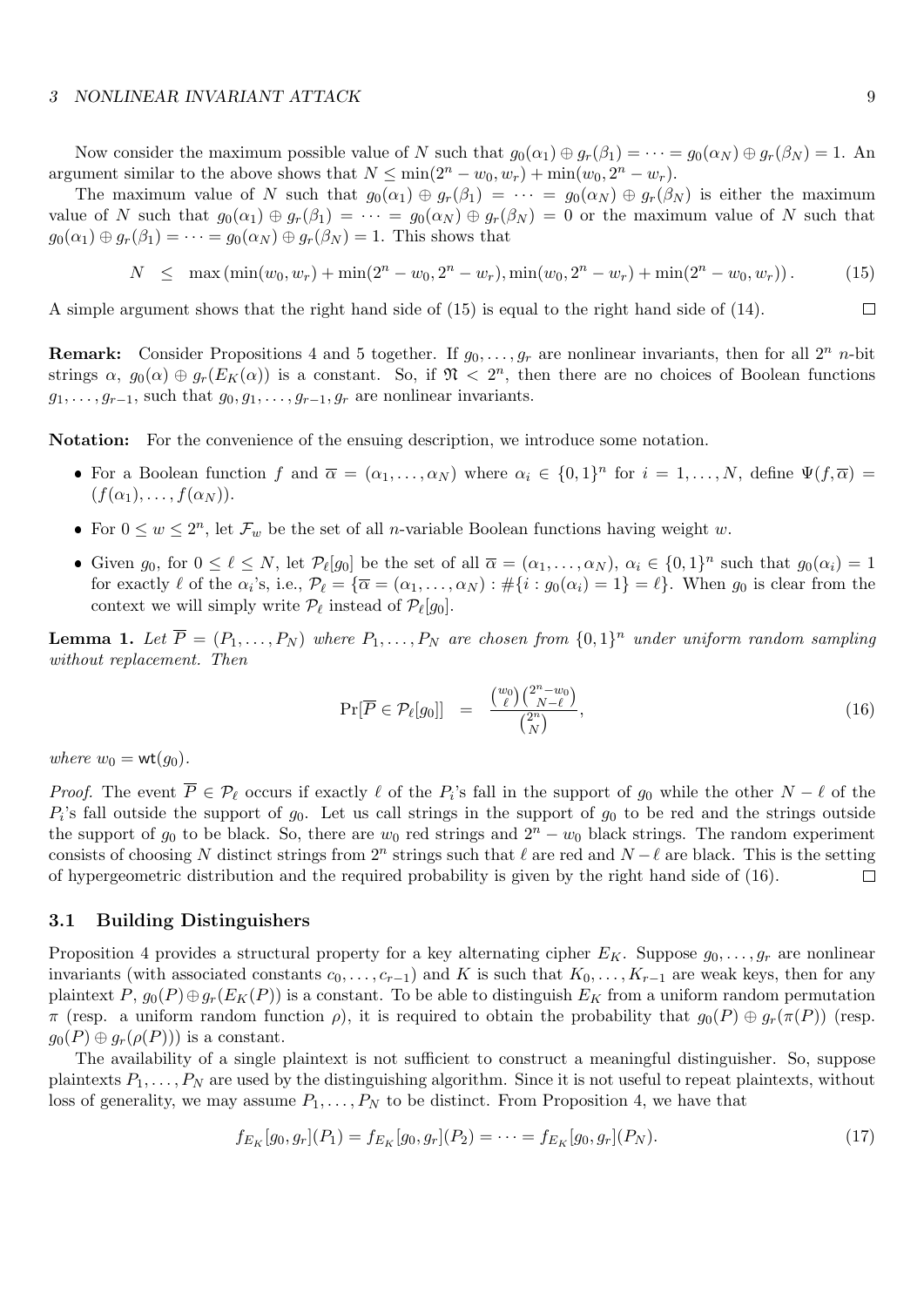Distinguishing from a uniform random permutation: Since a block cipher  $E_K$  is a bijective map, the appropriate goal would be to distinguish  $E_K$  from a uniform random permutation  $\pi$  of  $\{0,1\}^n$ . To build a distinguisher, it is required to know the probability of the following event.

$$
\mathcal{E}^{\pi}: f_{\pi}[g_0, g_r](P_1) = f_{\pi}[g_0, g_r](P_2) = \cdots = f_{\pi}[g_0, g_r](P_N).
$$

The event  $\mathcal{E}^{\pi}$  can be written as the disjoint union of two events  $\mathcal{E}_0^{\pi}$  and  $\mathcal{E}_1^{\pi}$ , i.e.,  $\mathcal{E}^{\pi} = \mathcal{E}_0^{\pi} \cup \mathcal{E}_1^{\pi}$ , where

$$
\mathcal{E}_0^{\pi}: f_{\pi}[g_0, g_r](P_1) = 0, f_{\pi}[g_0, g_r](P_2) = 0, \dots, f_{\pi}[g_0, g_r](P_N) = 0; \n\mathcal{E}_1^{\pi}: f_{\pi}[g_0, g_r](P_1) = 1, f_{\pi}[g_0, g_r](P_2) = 1, \dots, f_{\pi}[g_0, g_r](P_N) = 1.
$$
\n(18)

So,

$$
\Pr[\mathcal{E}^\pi] = \Pr[\mathcal{E}_0^\pi] + \Pr[\mathcal{E}_1^\pi]. \tag{19}
$$

Suppose  $\mathcal{D}^{\mathcal{O}}$  be a distinguisher which distinguishes  $E_K$  from  $\pi$  using a nonlinear invariant attack. On input  $P_1, \ldots, P_N, \mathcal{D}^{\mathcal{O}}$  returns either real indicating that its oracle  $\mathcal{O}$  is  $E_K$ ; or it returns rnd indicating that its oracle is a uniform random permutation  $\pi$ . The distinguisher  $\mathcal{D}^{\mathcal{O}}$  invokes  $\mathcal{O}$  on inputs  $P_1, \ldots, P_N$  obtaining in return  $C_1 = \mathcal{O}(P_1), \ldots, C_N = \mathcal{O}(P_N)$ . If  $g_0(P_1) \oplus g_r(C_1) = \cdots = g_0(P_N) \oplus g_r(C_N)$ , then  $\mathcal{D}^{\mathcal{O}}$  returns real, else  $\mathcal{D}^{\mathcal{O}}$ returns rnd.

If  $\mathcal{O} = E_K$  for a weak key K, then D always returns real and hence makes no error. On the other hand, if  $\mathcal{O} = \pi$ , then the correct answer should be rnd, but, it is possible that D makes an error and returns real. So, the error that D can make is one-sided and the probability that D returns real when  $\mathcal{O} = \pi$  is exactly  $Pr[\mathcal{E}^{\pi}]$ .

Uniform random function: Considering a block cipher to be a map from *n*-bit strings to *n*-bit strings, a weaker goal would be to distinguish  $E_K$  from a uniform random function  $\rho$  from  $\{0,1\}^n$  to  $\{0,1\}^n$ . The events  $\mathcal{E}^{\rho}, \mathcal{E}^{\rho}_{0}$  $\epsilon_0^{\rho}$  and  $\mathcal{E}_1^{\rho}$  $\int_1^{\rho}$  are defined in a manner similar to  $\mathcal{E}^{\pi}, \mathcal{E}_0^{\pi}$  and  $\mathcal{E}_1^{\pi}$  respectively with  $\pi$  replaced by  $\rho$ . To build a distinguisher, it is required to obtain the probability of  $\mathcal{E}^{\rho}$ . As in the case of uniform random permutation, a distinguisher can make only one-sided error and the probability of this error is  $Pr[\mathcal{E}^{\rho}]$ .

**Choice of plaintexts:** On being provided with distinct plaintexts  $P_1, \ldots, P_N$ , the distinguisher can make an error. The error probability depends on the manner in which  $P_1, \ldots, P_N$  are chosen. We will analyse the error probability under the following two possible scenarios.

- Uniform random sampling without replacement: In this analysis, we assume that  $P_1, \ldots, P_N$  are chosen from  $\{0,1\}^n$  using uniform random sampling without replacement.
- **Fixed values:** In this analysis, it is assumed that  $P_1, \ldots, P_N$  are fixed *n*-bit strings, i.e., there is no randomness in the plaintexts. Suppose  $(P_1, \ldots, P_N) \in \mathcal{P}_{\ell}[g_0]$ , i.e., there are exactly  $\ell \ P_i$ 's such that  $g_0(P_i) = 1$ . We show that the probability of error depends on  $\ell$ .

We introduce the following notation to denote the four different kinds of error probabilities that can occur.

- $\bullet \varepsilon_{\pi,\$}$  is the error probability of distinguishing  $E_K$  from a uniform random permutation  $\pi$  when  $P_1,\ldots,P_N$ are chosen under uniform random sampling without replacement, i.e.,  $\varepsilon_{\pi, \$} = \Pr[\mathcal{E}^{\pi}]$  when  $P_1, \ldots, P_N$  are chosen under uniform random sampling without replacement.
- $\varepsilon_{\pi,\ell}$  is the error probability of distinguishing  $E_K$  from a uniform random permutation  $\pi$  when  $(P_1,\ldots, P_N) \in$  $\mathcal{P}_{\ell}$ , i.e.,  $\varepsilon_{\pi,\ell} = \Pr[\mathcal{E}^{\pi}]$  when  $(P_1,\ldots,P_N) \in \mathcal{P}_{\ell}$ .
- $\bullet \varepsilon_{\rho,\$}$  is the error probability of distinguishing  $E_K$  from a uniform random function  $\rho$  when  $P_1,\ldots,P_N$  are chosen under uniform random sampling without replacement, i.e.,  $\varepsilon_{\rho, \$} = \Pr[\mathcal{E}^{\rho}]$  when  $P_1, \ldots, P_N$  are chosen under uniform random sampling without replacement.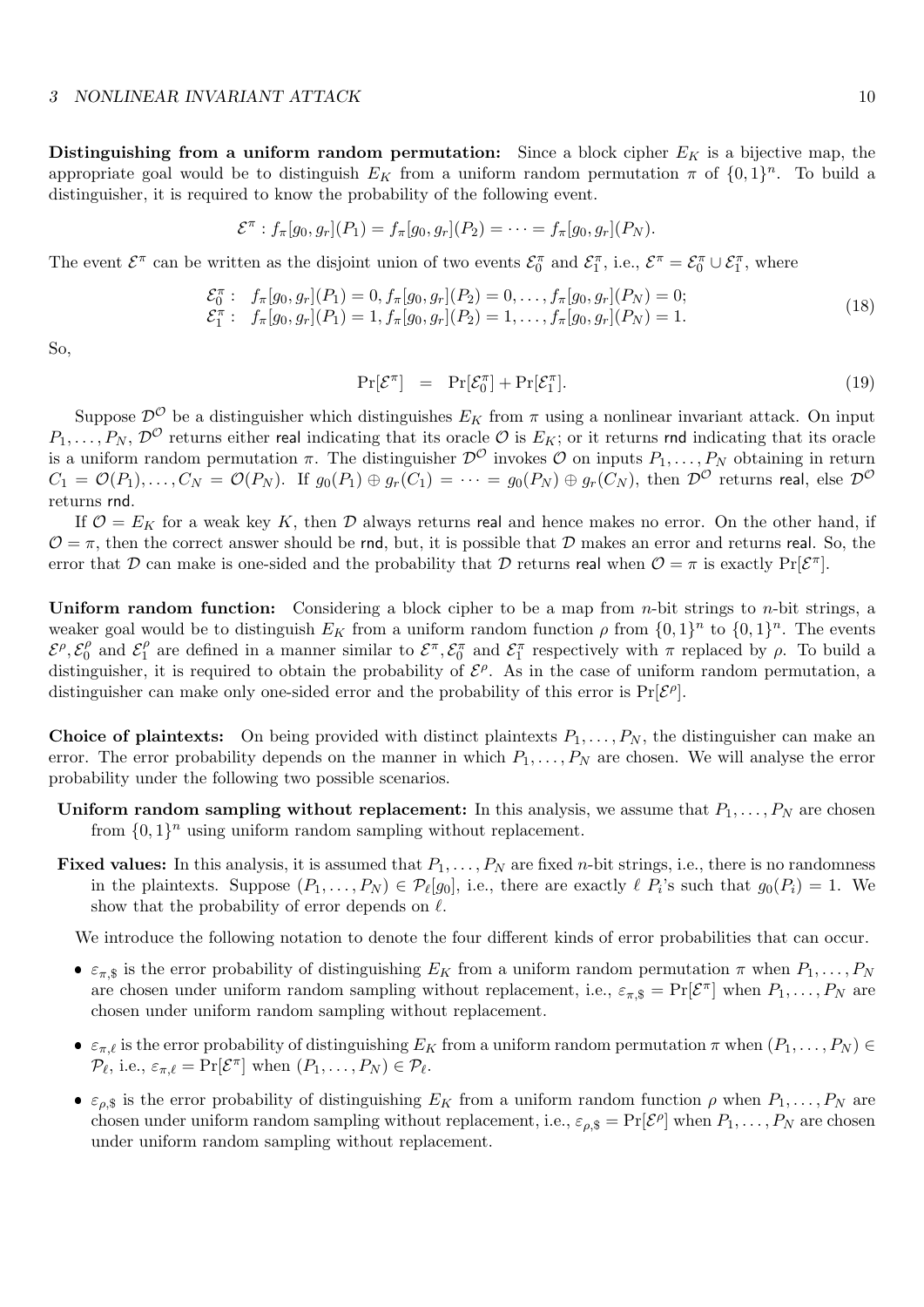#### 4 ERROR PROBABILITY FOR UNIFORM RANDOM FUNCTION 11

•  $\varepsilon_{\rho,\ell}$  is the error probability of distinguishing  $E_K$  from a uniform random function  $\rho$  when  $(P_1,\ldots, P_N) \in \mathcal{P}_\ell$ , i.e.,  $\varepsilon_{\rho,\ell} = \Pr[\mathcal{E}^{\rho}]$  when  $(P_1,\ldots,P_N) \in \mathcal{P}_{\ell}$ .

### 4 Error Probability for Uniform Random Function

In this section, we obtain expressions for  $\varepsilon_{\rho,s}$  and  $\varepsilon_{\rho,\ell}$ . The expression for  $\varepsilon_{\rho,s}$  is given in Theorem 5 with Lemma 2 leading up to it. Corollary 4 to Lemma 2 provides the expression for  $\varepsilon_{\rho,\ell}$ .

**Lemma 2.** Let  $g_0$  and  $g_r$  be two n-variable Boolean functions. Let  $\rho$  be a uniform random function and  $F =$  $f_{\rho}[g_0, g_r] = g_0 \oplus (g_r \circ \rho)$ . Let  $\overline{\alpha} = (\alpha_1, \dots, \alpha_N)$  where  $\alpha_1, \dots, \alpha_N$  are distinct n-bit strings. Then

$$
\Pr[\Psi(F,\overline{\alpha})=(0,\ldots,0)] = \prod_{i=1}^{N} \left(\frac{w_r}{2^n}g_0(\alpha_i) + \frac{2^n - w_r}{2^n}(1-g_0(\alpha_i))\right) = \left(\frac{w_r}{2^n}\right)^{\ell} \left(\frac{2^n - w_r}{2^n}\right)^{N-\ell};\tag{20}
$$

$$
\Pr[\Psi(F,\overline{\alpha})=(1,\ldots,1)] = \prod_{i=1}^{N} \left(\frac{2^n - w_r}{2^n} g_0(\alpha_i) + \frac{w_r}{2^n} (1 - g_0(\alpha_i))\right) = \left(\frac{w_r}{2^n}\right)^{N-\ell} \left(\frac{2^n - w_r}{2^n}\right)^{\ell}.
$$
 (21)

where  $w_r = \text{wt}(g_r)$  and  $\ell$  is such that  $\overline{\alpha} \in \mathcal{P}_{\ell}$ .

Further, if  $g_r$  is balanced, then  $\Pr[\Psi(F,\overline{\alpha})=(0,\ldots,0)] = \Pr[\Psi(F,\overline{\alpha})=(1,\ldots,1)] = 1/2^N$ .

*Proof.* Consider  $\Psi(F, \overline{\alpha}) = (0, \ldots, 0)$  which is the following event:

$$
g_r(\rho(\alpha_1))=g_0(\alpha_1),\ldots,g_r(\rho(\alpha_N))=g_0(\alpha_N).
$$

Since  $\alpha_1, \ldots, \alpha_N$  are distinct and  $\rho$  is a uniform random function, the *n*-bit strings  $X_1 = \rho(\alpha_1), \ldots, X_N = \rho(\alpha_N)$ are independent and uniformly distributed over  $\{0,1\}^n$ . Let  $p_i = \Pr[g_r(\rho(\alpha_i))] = g_0(\alpha_i)] = \Pr[g_r(X_i) = g_0(\alpha_i)]$ for  $i = 1, ..., N$ . Since  $X_1, ..., X_N$  are independent, so are the events  $g_r(X_1) = g_0(\alpha_1), ..., g_r(X_N) = g_0(\alpha_N)$ . Consequently,

$$
Pr[\Psi(F,\overline{\alpha})=(0,\ldots,0)] = Pr[g_r(X_1)=g_0(\alpha_1),\ldots,g_r(X_N)=g_0(\alpha_N)]
$$
  
=  $p_1\cdots p_N.$ 

Since  $X_i$  is uniformly distributed over  $\{0,1\}^n$ , the event  $g_r(X_i) = 1$  occurs if and only if  $X_i$  falls within the support of  $g_r$  and the probability of this is  $w_r/2^n$ . Similarly, the event  $g_r(X_i) = 0$  occurs with probability  $(2^n - w_r)/2^n$ .

$$
p_i = \Pr[g_r(X_i) = g_0(\alpha_i)] = \begin{cases} \Pr[g_r(X_i) = 1] = w_r/2^n & \text{if } g_0(\alpha_i) = 1; \\ \Pr[g_r(X_i) = 0] = (2^n - w_r)/2^n & \text{if } g_0(\alpha_i) = 0. \end{cases}
$$

This can be compactly written as

$$
p_i = \frac{w_r}{2^n} g_0(\alpha_i) + \frac{2^n - w_r}{2^n} (1 - g_0(\alpha_i)).
$$

Let  $\overline{\alpha} \in \mathcal{P}_\ell$ . Then for exactly  $\ell$  of the  $\alpha_i$ 's we have  $g_0(\alpha_i) = 1$  while for the other  $N - \ell$  of the  $\alpha_i$ 's, we have  $q_0(\alpha_i) = 0$ . This consideration leads to (20).

The proof for (21) is similar. If  $g_r$  is balanced, then  $w_r = 2^{n-1}$  which shows the last part of the theorem.  $\Box$ 

Corollary 4. Let  $g_0$  and  $g_r$  be two n-variable Boolean functions. Let  $\rho$  be a uniform random function and  $F = f_{\rho}[g_0, g_r] = g_0 \oplus (g_r \circ \rho)$ . Let  $P = (P_1, \ldots, P_N) \in \mathcal{P}_{\ell}$ . Then

$$
\varepsilon_{\rho,\ell} = \Pr[\mathcal{E}^{\rho}] = \left(\frac{w_r}{2^n}\right)^{\ell} \left(\frac{2^n - w_r}{2^n}\right)^{N-\ell} + \left(\frac{w_r}{2^n}\right)^{N-\ell} \left(\frac{2^n - w_r}{2^n}\right)^{\ell}.
$$
\n(22)

Further, if  $g_r$  is balanced, then  $\varepsilon_{\rho,\ell} = 1/2^{N-1}$ .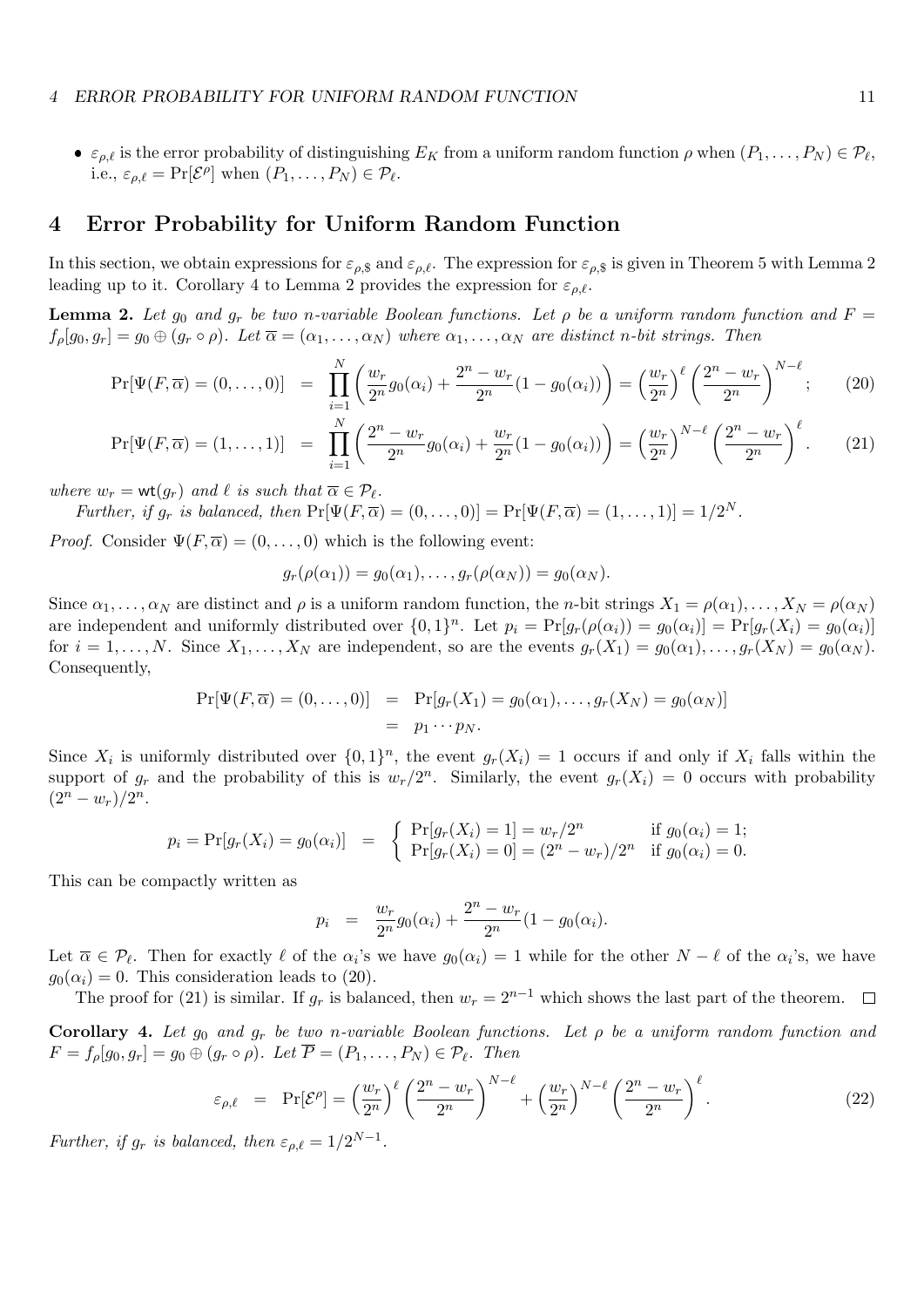**Theorem 5.** Let  $g_0$  and  $g_r$  be two n-variable Boolean functions. Let  $\rho$  be a uniform random function from  $\{0,1\}^n$  to  $\{0,1\}^n$  and  $F = f_\rho[g_0, g_r] = g_0 \oplus (g_r \circ \rho)$ . Let  $\overline{P} = (P_1, \ldots, P_N)$  where  $P_1, \ldots, P_N$  are chosen from  ${0,1}^n$  under uniform random sampling without replacement and these are independent of F. Then

$$
\Pr[\mathcal{E}_0^\rho] = \Pr[\Psi(F, \overline{P}) = (0, \dots, 0)] = \sum_{\ell=0}^N \left(\frac{w_r}{2^n}\right)^\ell \left(\frac{2^n - w_r}{2^n}\right)^{N-\ell} \cdot \frac{\binom{w_0}{\ell}\binom{2^n - w_0}{N-\ell}}{\binom{2^n}{N}},
$$
\n
$$
\Pr[\mathcal{E}_1^\rho] = \Pr[\Psi(F, \overline{P}) = (1, \dots, 1)] = \sum_{\ell=0}^N \left(\frac{2^n - w_r}{2^n}\right)^\ell \left(\frac{w_r}{2^n}\right)^{N-\ell} \cdot \frac{\binom{w_0}{\ell}\binom{2^n - w_0}{N-\ell}}{\binom{2^n}{N}}.
$$
\n(23)

Here  $w_0 = \text{wt}(g_0)$  and  $w_r = \text{wt}(g_r)$ . Consequently,

$$
\varepsilon_{\rho,\$} = \Pr[\mathcal{E}^{\rho}] = \sum_{\ell=0}^{N} \left( \left( \frac{w_r}{2^n} \right)^{\ell} \left( \frac{2^n - w_r}{2^n} \right)^{N-\ell} + \left( \frac{2^n - w_r}{2^n} \right)^{\ell} \left( \frac{w_r}{2^n} \right)^{N-\ell} \right) \cdot \frac{\binom{w_0}{\ell} \binom{2^n - w_0}{N-\ell}}{\binom{2^n}{N}}.
$$
(24)

Further, if  $g_r$  is balanced, then  $\varepsilon_{\rho, \$}=1/2^{N-1}$ .

*Proof.* Consider the event  $\mathcal{E}_0^{\rho}$  $\begin{matrix} \rho \ 0 \end{matrix}$ .

$$
\Pr[\mathcal{E}_0^{\rho}] = \Pr[\Psi(F, \overline{P}) = (0, ..., 0)]
$$
\n
$$
= \sum_{\ell=0}^{N} \Pr[\Psi(F, \overline{P}) = (0, ..., 0), \overline{P} \in \mathcal{P}_{\ell}]
$$
\n
$$
= \sum_{\ell=0}^{N} \sum_{\overline{\alpha} \in \mathcal{P}_{\ell}} \Pr[\Psi(F, \overline{P}) = (0, ..., 0), \overline{P} = \overline{\alpha}]
$$
\n
$$
= \sum_{\ell=0}^{N} \sum_{\overline{\alpha} \in \mathcal{P}_{\ell}} \Pr[\Psi(F, \overline{\alpha}) = (0, ..., 0), \overline{P} = \overline{\alpha}]
$$
\n
$$
= \sum_{\ell=0}^{N} \sum_{\overline{\alpha} \in \mathcal{P}_{\ell}} \Pr[\Psi(F, \overline{\alpha}) = (0, ..., 0)] \cdot \Pr[\overline{P} = \overline{\alpha}] \quad \text{(since } F \text{ and } \overline{P} \text{ are independent)}
$$
\n
$$
= \sum_{\ell=0}^{N} \sum_{\overline{\alpha} \in \mathcal{P}_{\ell}} \left(\frac{w_r}{2^n}\right)^{\ell} \left(\frac{2^n - w_r}{2^n}\right)^{N-\ell} \cdot \Pr[\overline{P} = \overline{\alpha}] \quad \text{(from Lemma 2)}
$$
\n
$$
= \sum_{\ell=0}^{N} \left(\frac{w_r}{2^n}\right)^{\ell} \left(\frac{2^n - w_r}{2^n}\right)^{N-\ell} \sum_{\overline{\alpha} \in \mathcal{P}_{\ell}} \Pr[\overline{P} = \overline{\alpha}]
$$
\n
$$
= \sum_{\ell=0}^{N} \left(\frac{w_r}{2^n}\right)^{\ell} \left(\frac{2^n - w_r}{2^n}\right)^{N-\ell} \Pr[\overline{P} \in \mathcal{P}_{\ell}]
$$
\n
$$
= \sum_{\ell=0}^{N} \left(\frac{w_r}{2^n}\right)^{\ell} \left(\frac{2^n - w_r}{2^n}\right)^{N-\ell} \cdot \frac{\binom{w_0}{\ell} \binom{2^n - w_0}{N-\ell}}{\binom{2^n}{N}} \quad \text{(from Lemma 1)}.
$$

The probability of the event  $\mathcal{E}_1^{\rho}$  $\mathcal{L}_1^{\rho}$  is similarly obtained. Since  $\mathcal{E}^{\rho}$  is the disjoint union of  $\mathcal{E}_0^{\rho}$  $\mathcal{E}_0^{\rho}$  and  $\mathcal{E}_1^{\rho}$  $C_1^{\rho}$ , we obtain (24). If  $g_r$  is balanced,  $w_r = 2^{n-1}$  and we have

$$
\varepsilon_{\rho,\$} \ = \ \frac{1}{2^{N-1}} \sum_{\ell=0}^N \frac{\binom{w_0}{\ell} \binom{2^n - w_0}{N - \ell}}{\binom{2^n}{N}} = \frac{1}{2^{N-1}}.
$$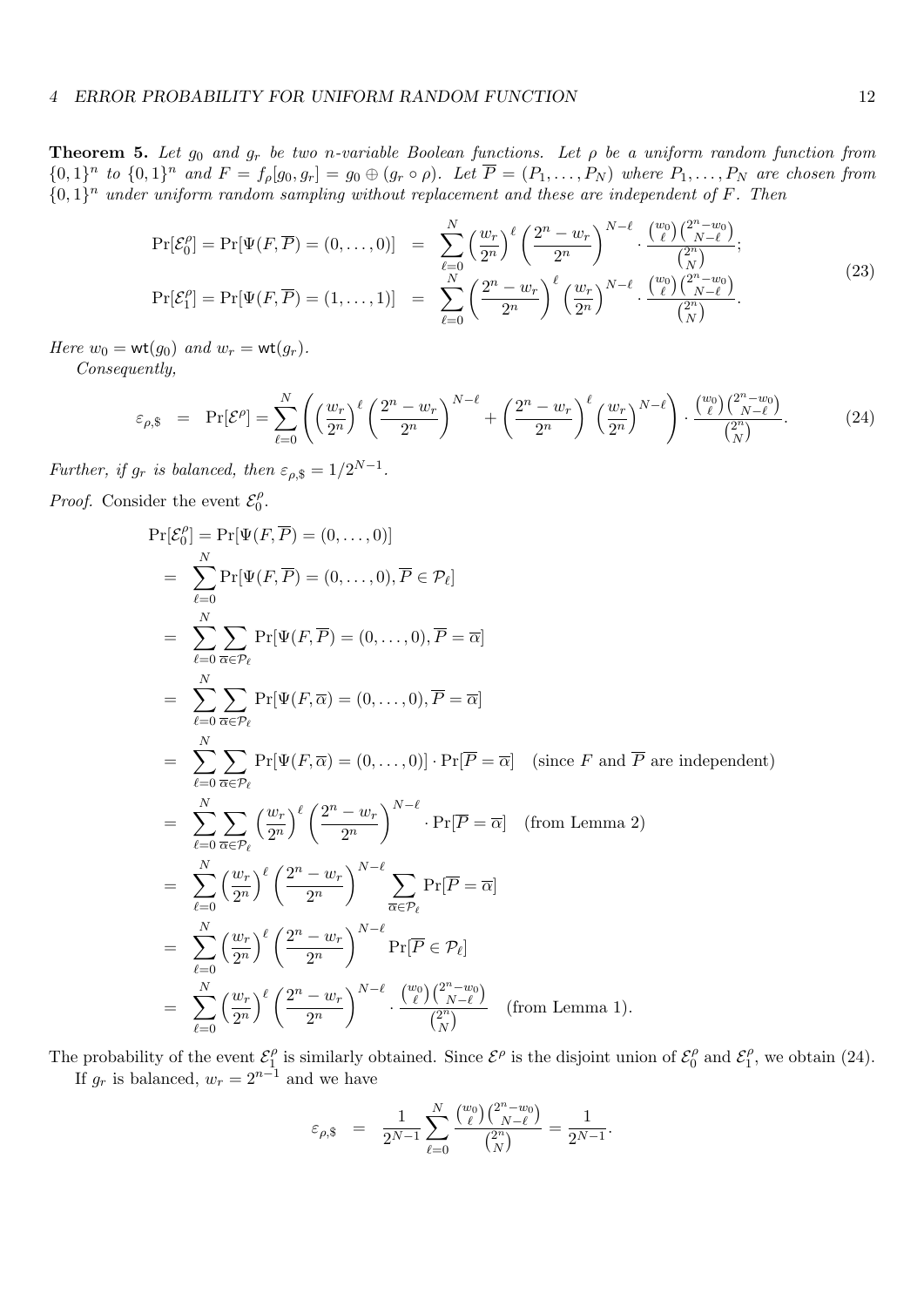The last equality holds since  $\binom{w_0}{\ell}\binom{2^n-w_0}{N-\ell}/\binom{2^n}{N}$  $X \atop N$ ) is the probability that a random variable X equals  $\ell$  where X follows  $HG(2^n, w_0, N)$  and so  $\sum_{\ell=0}^{N} Pr[X=\ell] = 1$ .

### Remarks:

- 1. From Corollay 4 and Theorem 5, we have that if  $g_r$  is balanced, then  $\varepsilon_{\rho,\ell} = \varepsilon_{\rho,\varnothing} = 1/2^{N-1}$ , i.e., the error probability of the distinguisher is determined only by the number of distinct plaintexts that are used and not on whether these are fixed or chosen using uniform random sampling without replacement.
- 2. It has been mentioned in [10] that the distinguishing error of a nonlinear invariant attack is  $1/2^{N-1}$ . The above analysis shows that this is the error in distinguishing from a uniform random function.

## 5 Error Probability for Uniform Random Permutation

In this section, we obtain expressions for  $\varepsilon_{\pi, \$}$  and  $\varepsilon_{\pi, \ell}$ . The expression for  $\varepsilon_{\pi, \$}$  is given in Theorem 7. Lemmas 3 and 1 are intermediate steps to proving the theorem. Corollary 6 (to Lemma 3) provides the expression for  $\varepsilon_{\pi,\ell}$ . Using the results of Section 2.2, it is possible to obtain a different expression for  $\varepsilon_{\pi, \$}$ . This expression is derived in Appendix B.

**Lemma 3.** Let  $g_0$  and  $g_r$  be n-variable Boolean functions. Let  $\pi$  be a uniform random permutation and  $F =$  $f_{\pi}[g_0, g_r] = g_0 \oplus (g_r \circ \pi)$ . Let  $\alpha_1, \ldots, \alpha_N$  be distinct n-bit strings such that  $\#\{i : g_0(\alpha_i) = 1\} = \ell$ . Denote  $\overline{\alpha} = (\alpha_1, \ldots, \alpha_N)$ . Then

$$
\Pr[\Psi(F,\overline{\alpha})=(0,\ldots,0)]=\frac{\binom{2^n-w_r}{N-\ell}\binom{w_r}{\ell}}{\binom{2^n}{N}\binom{N}{\ell}}\quad\text{and}\quad\Pr[\Psi(F,\overline{\alpha})=(1,\ldots,1)]=\frac{\binom{w_r}{N-\ell}\binom{2^n-w_r}{\ell}}{\binom{2^n}{N}\binom{N}{\ell}},\tag{25}
$$

where  $w_r = \text{wt}(g_r)$ .

*Proof.* Consider the first statement. It is given that  $g_0(\alpha_i) = 1$  for exactly  $\ell$  of the  $\alpha_i$ 's.

Let us start with the special case where  $g_0(\alpha_1) = \cdots = g_0(\alpha_\ell) = 1$  and  $g_0(\alpha_{\ell+1}) = \cdots = g_0(\alpha_N) = 0$ . Then the event  $\Psi(F,\overline{\alpha})=(0,\ldots,0)$  holds if and only if  $g_r(\pi(\alpha_1))=\cdots=g_r(\pi(\alpha_\ell))=1$  and  $g_r(\pi(\alpha_{\ell+1}))=\cdots=1$  $g_r(\pi(\alpha_N)) = 0$ . Since  $\alpha_1, \ldots, \alpha_N$  are distinct *n*-bit strings and  $\pi$  is a uniform random permutation of  $\{0, 1\}^n$ , the random quantities  $\pi(\alpha_1), \ldots, \pi(\alpha_N)$  can be thought of as being chosen from  $\{0, 1\}^n$  using uniform random sampling without replacement. Further,  $g_r(\pi(\alpha_i)) = 1$  (resp. 0) if and only if  $\pi(\alpha_i)$  falls within (resp. outside) the support of  $g_r$ .

From the above considerations, the probability that  $g_r(\pi(\alpha_1)) = 1$  is  $w_r/2^n$ ; the probability that  $g_r(\pi(\alpha_2)) =$ 1 given that  $g_r(\pi(\alpha_1)) = 1$  is  $(w_r - 1)/(2^n - 1)$ ; continuing, the probability that  $g_r(\pi(\alpha_\ell)) = 1$  given that  $g_r(\pi(\alpha_1)) = 1, \ldots, g_r(\pi(\alpha_{\ell-1})) = 1$  is  $(w_r - \ell + 1)/(2^n - \ell + 1)$ ; the probability that  $g_r(\pi(\alpha_{\ell+1})) = 0$  given that  $g_r(\pi(\alpha_1)) = 1, \ldots, g_r(\pi(\alpha_\ell)) = 1$  is  $(2^n - w_r)/(2^n - \ell)$ ; the probability that  $g_r(\pi(\alpha_{\ell+2})) = 0$  given that  $g_r(\pi(\alpha_1)) = 1, \ldots, g_r(\pi(\alpha_\ell)) = 1$  and  $g_r(\pi(\alpha_{\ell+1})) = 0$  is  $(2^n - w_r - 1)/(2^n - \ell - 1)$ ; continuing, the probability that  $g_r(\pi(\alpha_N)) = 0$  given that  $g_r(\pi(\alpha_1)) = 1, \ldots, g_r(\pi(\alpha_\ell)) = 1$  and  $g_r(\pi(\alpha_{\ell+1})) = 0, \ldots, g_r(\pi(\alpha_{N-1})) = 0$  is  $(2^{n} - w_r - (N - \ell) + 1)/(2^{n} - N - 1)$ . So,

$$
\Pr[\Psi(F,\overline{\alpha})=(0,\ldots,0)]
$$
\n
$$
=\frac{w_r(w_r-1)\cdots(w_r-\ell+1)(2^n-w_r)(2^n-w_r-1)\cdots(2^n-w_r-(N-\ell)-1)}{2^n(2^n-1)\cdots(2^n-N+1)}.
$$
\n(26)

Consider now the general case where there are exactly  $\ell$  values of i such that  $g_0(\alpha_i) = 1$  and these are not necessarily the first  $\ell \alpha_i$ 's. Following the argument given above for the special case, it is not difficult to see that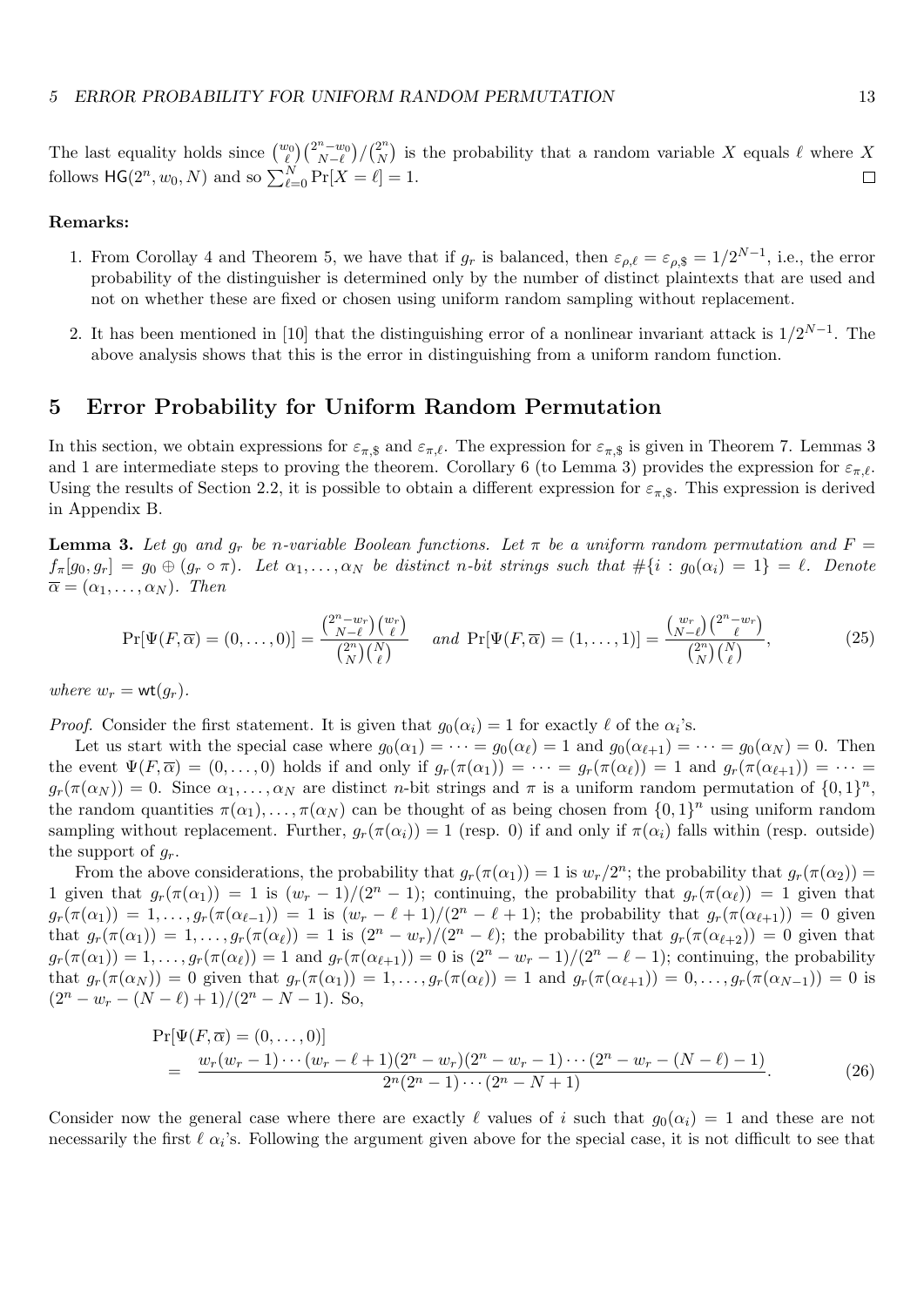the probability of  $\Psi(F,\overline{\alpha})=(0,\ldots,0)$  in the general case is also given by (26). In particular, the argument shows that the numerator of the probability in the general case is a reordering of the numerator of (26) while the denominator remains the same. So, in all cases the probability of  $\Psi(F,\overline{\alpha}) = (0,\ldots,0)$  is given by (26). Multiplying the numerator and denominator of (26) by  $\ell!(N - \ell)!N!$  and some simplifications, we obtain

$$
\Pr[\Psi(F,\overline{\alpha})=(0,\ldots,0)] = \frac{\binom{2^n-w_r}{N-\ell}\binom{w_r}{\ell}}{\binom{2^n}{N}\binom{N}{\ell}}.
$$

This shows the first statement. The other statement is obtained similarly.

Corollary 6. Let  $g_0$  and  $g_r$  be two n-variable Boolean functions. Let  $\pi$  be a uniform random permutation and  $F = f_{\pi}[g_0, g_r] = g_0 \oplus (g_r \circ \pi)$ . Let  $\overline{P} = (P_1, \ldots, P_N) \in \mathcal{P}_{\ell}$ . Then

$$
\varepsilon_{\pi,\ell} = \Pr[\mathcal{E}^{\pi}] = \frac{\binom{2^n - w_r}{N - \ell} \binom{w_r}{\ell}}{\binom{2^n}{N} \binom{N}{\ell}} + \frac{\binom{w_r}{N - \ell} \binom{2^n - w_r}{\ell}}{\binom{2^n}{N} \binom{N}{\ell}},\tag{27}
$$

where  $w_r = \text{wt}(g_r)$ .

**Theorem 7.** Let  $g_0$  and  $g_r$  be two n-variable Boolean functions. Let  $\pi$  be a uniform random permutation of  $\{0,1\}^n$  and  $F = f_\pi[g_0, g_r] = g_0 \oplus (g_r \circ \pi)$ . Let  $\overline{P} = (P_1, \ldots, P_N)$  where  $P_1, \ldots, P_N$  are chosen from  $\{0,1\}^n$  under uniform random sampling without replacement and these are independent of F. Then

$$
\Pr[\mathcal{E}_0^{\pi}] = \Pr[\Psi(F, \overline{P}) = (0, \dots, 0)] = \sum_{\ell=0}^{N} \frac{\binom{2^n - w_r}{N - \ell} \binom{w_r}{\ell}}{\binom{2^n}{N} \binom{N}{\ell}} \cdot \frac{\binom{w_0}{\ell} \binom{2^n - w_0}{N - \ell}}{\binom{2^n}{N}}; \n\Pr[\mathcal{E}_1^{\pi}] = \Pr[\Psi(F, \overline{P}) = (1, \dots, 1)] = \sum_{\ell=0}^{N} \frac{\binom{w_r}{N - \ell} \binom{2^n - w_r}{\ell}}{\binom{2^n}{N} \binom{N}{\ell}} \cdot \frac{\binom{w_0}{\ell} \binom{2^n - w_0}{N - \ell}}{\binom{2^n}{N}}.
$$
\n(28)

Here  $w_0 = \text{wt}(g_0)$  and  $w_r = \text{wt}(g_r)$ . Consequently,

$$
\varepsilon_{\pi,\$} = \Pr[\mathcal{E}^{\pi}] = \sum_{\ell=0}^{N} \frac{\binom{2^n - w_r}{N-\ell} \binom{w_r}{\ell} + \binom{w_r}{N-\ell} \binom{2^n - w_r}{\ell}}{\binom{2^n}{N} \binom{N}{\ell}} \cdot \frac{\binom{w_0}{\ell} \binom{2^n - w_0}{N-\ell}}{\binom{2^n}{N}}.
$$
\n(29)

If both g<sub>0</sub> and  $g_r$  are balanced, then  $\varepsilon_{\pi, \$}$  is the expectation of  $2p(X)/\binom{N}{X}$ , i.e.,

$$
\varepsilon_{\pi,\$} = \mathbf{E}\left[\frac{2p(X)}{\binom{N}{X}}\right] \tag{30}
$$

where X follows  $HG(2^n, 2^{n-1}, N)$  and for  $\ell = 0, \ldots, N$ ,  $p(\ell)$  is the probability that  $X = \ell$ .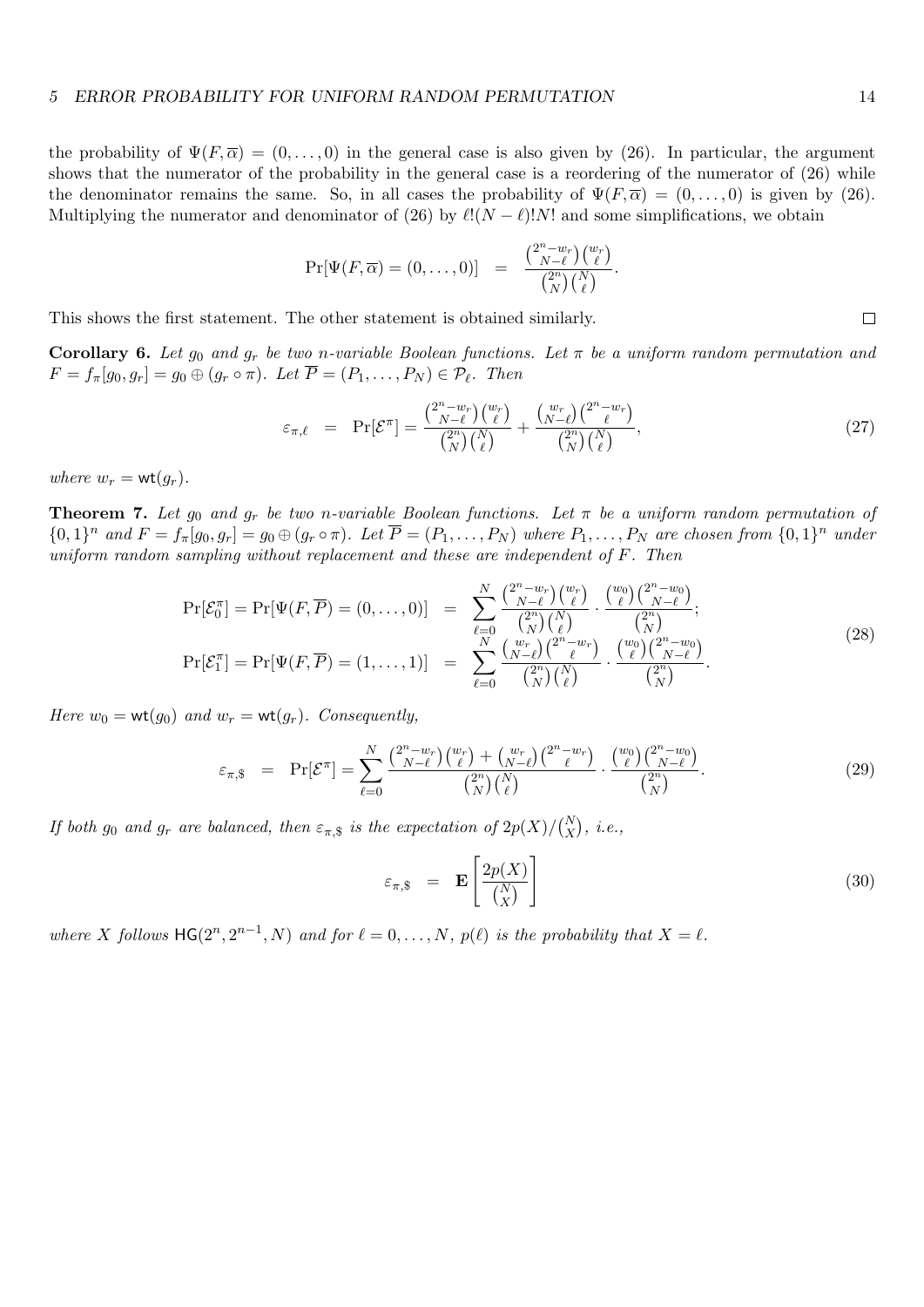*Proof.* Consider  $Pr[\mathcal{E}_0^{\pi}]$ .

$$
\Pr[\Psi(F,\overline{P})=(0,\ldots,0)]
$$
\n
$$
= \sum_{\ell=0}^{N} \sum_{\overline{\alpha}\in P_{\ell}} \Pr[\Psi(F,\overline{P})=(0,\ldots,0),\overline{P}=\overline{\alpha}]
$$
\n
$$
= \sum_{\ell=0}^{N} \sum_{\overline{\alpha}\in P_{\ell}} \Pr[\Psi(F,\overline{\alpha})=(0,\ldots,0),\overline{P}=\overline{\alpha}]
$$
\n
$$
= \sum_{\ell=0}^{N} \sum_{\overline{\alpha}\in P_{\ell}} \Pr[\Psi(F,\overline{\alpha})=(0,\ldots,0)] \cdot \Pr[\overline{P}=\overline{\alpha}] \quad \text{(since } F \text{ and } \overline{P} \text{ are independent)}
$$
\n
$$
= \sum_{\ell=0}^{N} \sum_{\overline{\alpha}\in P_{\ell}} \frac{\binom{2^n-w_r}{N-\ell} \binom{w_r}{\ell}}{\binom{2^n}{N} \binom{N}{\ell}} \cdot \Pr[\overline{P}=\overline{\alpha}] \quad \text{(from Lemma 3)}
$$
\n
$$
= \sum_{\ell=0}^{N} \frac{\binom{2^n-w_r}{N-\ell} \binom{w_r}{\ell}}{\binom{2^n}{N} \binom{N}{\ell}} \sum_{\overline{\alpha}\in P_{\ell}} \Pr[\overline{P}=\overline{\alpha}]
$$
\n
$$
= \sum_{\ell=0}^{N} \frac{\binom{2^n-w_r}{N-\ell} \binom{w_r}{\ell}}{\binom{2^n}{N} \binom{N}{\ell}} \Pr[\overline{P} \in \mathcal{P}_{\ell}]
$$
\n
$$
= \sum_{\ell=0}^{N} \frac{\binom{2^n-w_r}{N-\ell} \binom{w_r}{\ell}}{\binom{2^n}{N} \binom{2^n}{\ell}} \cdot \frac{\binom{w_0}{\ell} \binom{2^n-w_0}{N-\ell}}{\binom{2^n}{N}}
$$
\n(from Lemma 1).

 $Pr[\mathcal{E}_1^{\pi}]$  is obtained similarly. Further, the probability of  $\mathcal{E}^{\pi}$  is obtained from (19).

If both  $g_0$  and  $g_r$  are balanced, then  $w_0 = w_r = 2^{n-1}$  and we have

$$
\varepsilon_{\pi,\$} = \sum_{\ell=0}^{N} \frac{2\binom{2^{n-1}}{N-\ell} \binom{2^{n-1}}{\ell}}{\binom{2^n}{N} \binom{N}{N}} \cdot \frac{\binom{2^{n-1}}{\ell} \binom{2^{n-1}}{N-\ell}}{\binom{2^n}{N}} = \sum_{\ell=0}^{N} \frac{2p(\ell)}{\binom{N}{\ell}} \cdot \frac{\binom{2^{n-1}}{\ell} \binom{2^{n-1}}{N-\ell}}{\binom{2^n}{N}} = \mathbf{E}\left[\frac{2p(X)}{\binom{N}{X}}\right].
$$

The next result shows that when  $g_0$  and  $g_r$  are balanced, the distinguishing error for uniform random permutations is at least as large as that for uniform random functions.

**Theorem 8.** Let  $g_0$  and  $g_r$  be two balanced n-variable Boolean functions. Let  $\pi$  be a uniform random permutation of  $\{0,1\}^n$  and  $\rho$  be a uniform random function from  $\{0,1\}^n$  to  $\{0,1\}^n$ . Define  $F_{\pi} = f_{\pi}[g_0, g_r] = g_0 \oplus (g_r \circ \pi)$  and  $F_{\rho} = f_{\rho}[g_0, g_r] = g_0 \oplus (g_r \circ \rho)$ . Let  $\overline{P} = (P_1, \ldots, P_N)$  where  $P_1, \ldots, P_N$  are chosen from  $\{0,1\}^n$  under uniform random sampling without replacement and these are independent of  $F_{\rho}$  or  $F_{\pi}$ . Let

$$
\varepsilon_{\pi,\$} = \Pr[\mathcal{E}^{\pi}] = \Pr[\mathcal{E}^{\pi}] + \Pr[\mathcal{E}_0^{\pi}] = \Pr[\Psi(F_{\pi}, \overline{P}) = (0, \dots, 0)] + \Pr[\Psi(F_{\pi}, \overline{P}) = (1, \dots, 1)];
$$
  

$$
\varepsilon_{\rho,\$} = \Pr[\mathcal{E}^{\rho}] = \Pr[\mathcal{E}^{\rho}] + \Pr[\mathcal{E}_0^{\rho}] = \Pr[\Psi(F_{\rho}, \overline{P}) = (0, \dots, 0)] + \Pr[\Psi(F_{\rho}, \overline{P}) = (1, \dots, 1)].
$$

Then  $\varepsilon_{\pi, \$} \geq \varepsilon_{\rho, \$}.$ 

*Proof.* It is given that  $g_0$  and  $g_r$  are both balanced. From Theorem 5, it follows that  $\varepsilon_{\rho, s} = 1/2^{N-1}$ . From Theorem 7, we have that  $\varepsilon_{\pi, \$}$  is the expectation of  $2p(X)/\binom{N}{X}$ , i.e.,  $\varepsilon_{\pi, \$} = \mathbf{E}[2p(X)/\binom{N}{X}]$ , where X follows  $\textsf{HG}(2^n, 2^{n-1}, N)$  and for  $\ell = 0, \ldots, N, p(\ell)$  is the probability that  $X = \ell$ .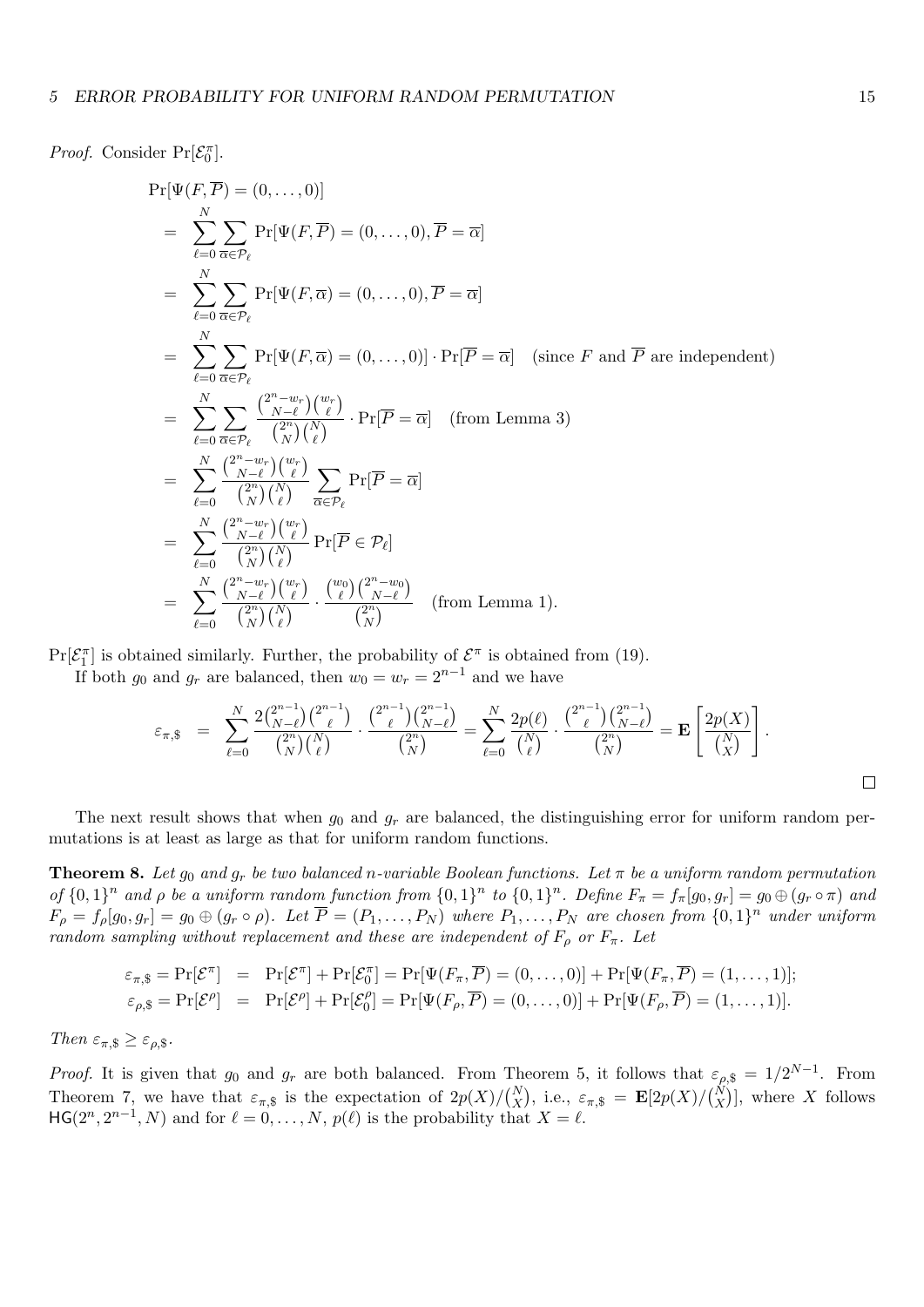Let  $Y = 2p(X)/\binom{N}{X}$ . Using Jensen's inequality, we obtain

$$
\frac{1}{\mathbf{E}[Y]} \leq \mathbf{E}\left[\frac{1}{Y}\right] \n= \mathbf{E}\left[\frac{\binom{N}{X}}{2p(X)}\right] \n= \sum_{\ell=0}^{N} \frac{\binom{N}{\ell}}{2p(\ell)} \cdot \Pr[X=\ell] \n= \sum_{\ell=0}^{N} \frac{\binom{N}{\ell}}{2p(\ell)} \cdot p(\ell) \n= 2^{N-1}.
$$

Noting  $\varepsilon_{\pi, \$} = \mathbf{E}[Y]$  and  $\varepsilon_{\rho, \$} = 1/2^{N-1}$  gives the desired result.

## 6 Computational Results

This section gives a summary of the computations done with the expressions of the error probabilities of nonlinear invariant attack presented in Section 4 and 5. For computing  $\varepsilon_{\pi, \mathcal{S}}$  which is the error probability for distinguishing from a uniform random permutation, we have used the expression given by (29).

In our computations we have used the following Stirling's approximation to compute the binomial coefficients.

$$
\binom{\mathfrak{k}}{i} \approx \frac{1}{\sqrt{2\pi\mathfrak{k}}(i/\mathfrak{k})^{i+\frac{1}{2}}(1-i/\mathfrak{k})^{\mathfrak{k}-i+\frac{1}{2}}}.
$$

The computations were done for  $n = 16, 32, 48$  and 64; and  $N = 2<sup>n</sup>$  for  $n = 2, 4, 8$  and 16, except that the case  $N = 2^{16}$  was not considered when  $n = 16$ . Further, we have considered balanced  $g_0$  and  $g_r$ , i.e., wt( $g_0$ ) =  $\text{wt}(g_r) = 2^{n-1}$ . As a result,  $\varepsilon_{\rho, \$}$ , which is the error probability of distinguishing from a uniform random function, is equal to  $1/2^{N-1}$ .

**Comparison between**  $\varepsilon_{\pi, \mathcal{S}}$  and  $\varepsilon_{\rho, \mathcal{S}}$ . Table 1 gives the value of  $\varepsilon_{\pi, \mathcal{S}}$  and the ratio  $\varepsilon_{\pi, \mathcal{S}}/\varepsilon_{\rho, \mathcal{S}} = 2^{N-1}\varepsilon_{\pi, \mathcal{S}}$  for different values of  $n$  and  $\mathfrak n$ . It may be noted that the last column of the table confirms Theorem 8 which shows that for balanced  $g_0$  and  $g_r$ ,  $\varepsilon_{\pi, \$} \geq \varepsilon_{\rho, \$} = 1/2^{N-1}$ . Further, the ratio is close to 1. This may be explained by referring to the proof of Theorem 8. The result  $\varepsilon_{\pi, \$} \geq 1/2^{N-1}$  is obtained using Jensen's inequality to the convex function  $f(x) = 1/x$ . It is known that Jensen's inequality is tight when the convex function is a straight line. In the range of x where Jensen's inequality is applied, it turns out that  $f(x)$  behaves almost like a straight line. Consequently, the inequality is almost tight in this range of applicability.

## 7 Conclusion

In this paper, we have obtained the distributions of the correlations between arbitrary input and output combiners of uniform random functions and uniform random permutations. These generalise earlier results by Daeman and Rijmen [4] who had considered only linear combiners. Correlation between nonlinear input and output combiners arise in the context of nonlinear invariant attacks. We have performed a detailed analysis of the distinguishing error of such attacks.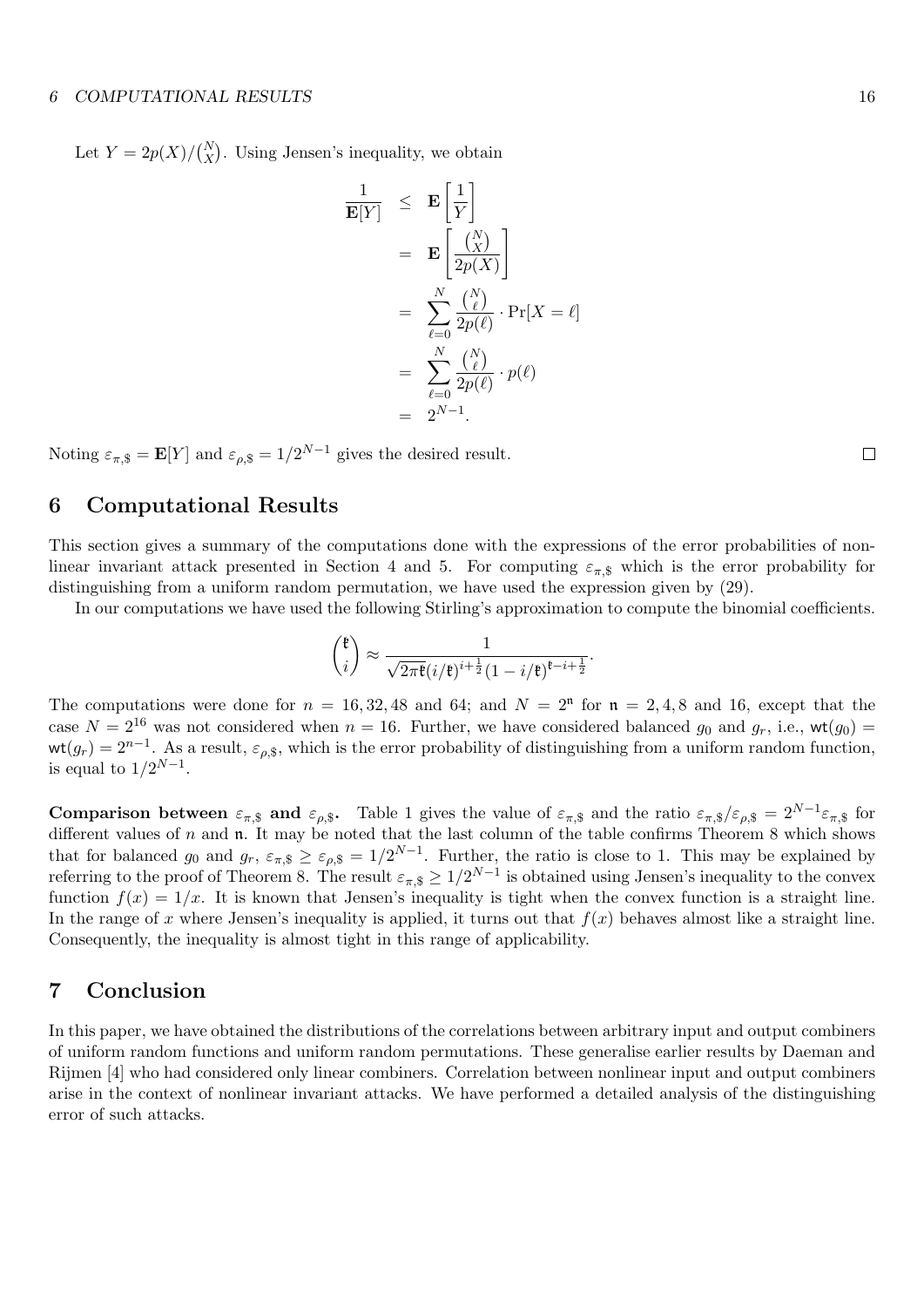### REFERENCES 17

| $\overline{n}$ | $\mathfrak n$  | $\varepsilon_{\pi,\$}$        | $\overline{2}^{N-1}\times\varepsilon_{\pi,\$}$ |
|----------------|----------------|-------------------------------|------------------------------------------------|
| 16             | $\overline{2}$ | 0.133739                      | 1.069910                                       |
|                | $\overline{4}$ | 0.000031                      | 1.017414                                       |
|                | 8              | $1.728943{\times}10^{-77}$    | 1.000990                                       |
| 32             | $\overline{2}$ | 0.133739                      | 1.069908                                       |
|                | $\overline{4}$ | 0.000031                      | 1.017415                                       |
|                | 8              | $1.728930{\times}10^{-77}$    | 1.000982                                       |
|                | 16             | $9.982420\times10^{-19729}$   | 1.000004                                       |
| 48             | $\overline{2}$ | 0.133739                      | 1.069908                                       |
|                | $\overline{4}$ | 0.000031                      | 1.017415                                       |
|                | 8              | $1.728930\times10^{-77}$      | 1.000982                                       |
|                | 16             | $9.982420\times10^{-19729}$   | 1.000004                                       |
| 64             | $\overline{2}$ | 0.133739                      | 1.069908                                       |
|                | $\overline{4}$ | 0.000031                      | 1.017415                                       |
|                | 8              | $1.728930{\times}10^{-77}$    | 1.000982                                       |
|                | 16             | $9.982420{\times}10^{-19729}$ | 1.000004                                       |

Table 1: Comparison between  $\varepsilon_{\pi, \S}$  and  $\varepsilon_{\rho, \S} = 2^{-(N-1)}$ .

## Acknowledgement

An earlier version of this paper was entitled "Correlation Between (Nonlinear) Combiners of Input and Output of Random Functions and Permutations and Analysis of Nonlinear Invariant Attacks" and consisted only of the material in Section 2. A reviewer of the earlier version had suggested applying the techniques to the study of nonlinear invariant attack. We have been successful in doing so and are grateful to the reviewer for having provided this suggestion.

## References

- [1] Tomer Ashur, Tim Beyne, and Vincent Rijmen. Revisiting the wrong-key-randomization hypothesis. IACR Cryptology ePrint Archive, 2016:990, 2016.
- [2] Céline Blondeau and Kaisa Nyberg. Joint data and key distribution of simple, multiple, and multidimensional linear cryptanalysis test statistic and its impact to data complexity. Des. Codes Cryptography, 82(1-2):319– 349, 2017.
- [3] Andrey Bogdanov and Elmar Tischhauser. On the Wrong Key Randomisation and Key Equivalence Hypotheses in Matsui's Algorithm 2. In Fast Software Encryption, pages 19–38. Springer, 2014.
- [4] Joan Daemen and Vincent Rijmen. Probability distributions of correlation and differentials in block ciphers. J. Mathematical Cryptology, 1(3):221–242, 2007.
- [5] Carlo Harpes, Gerhard G. Kramer, and James L. Massey. A generalization of linear cryptanalysis and the applicability of matsui's piling-up lemma. In Louis C. Guillou and Jean-Jacques Quisquater, editors,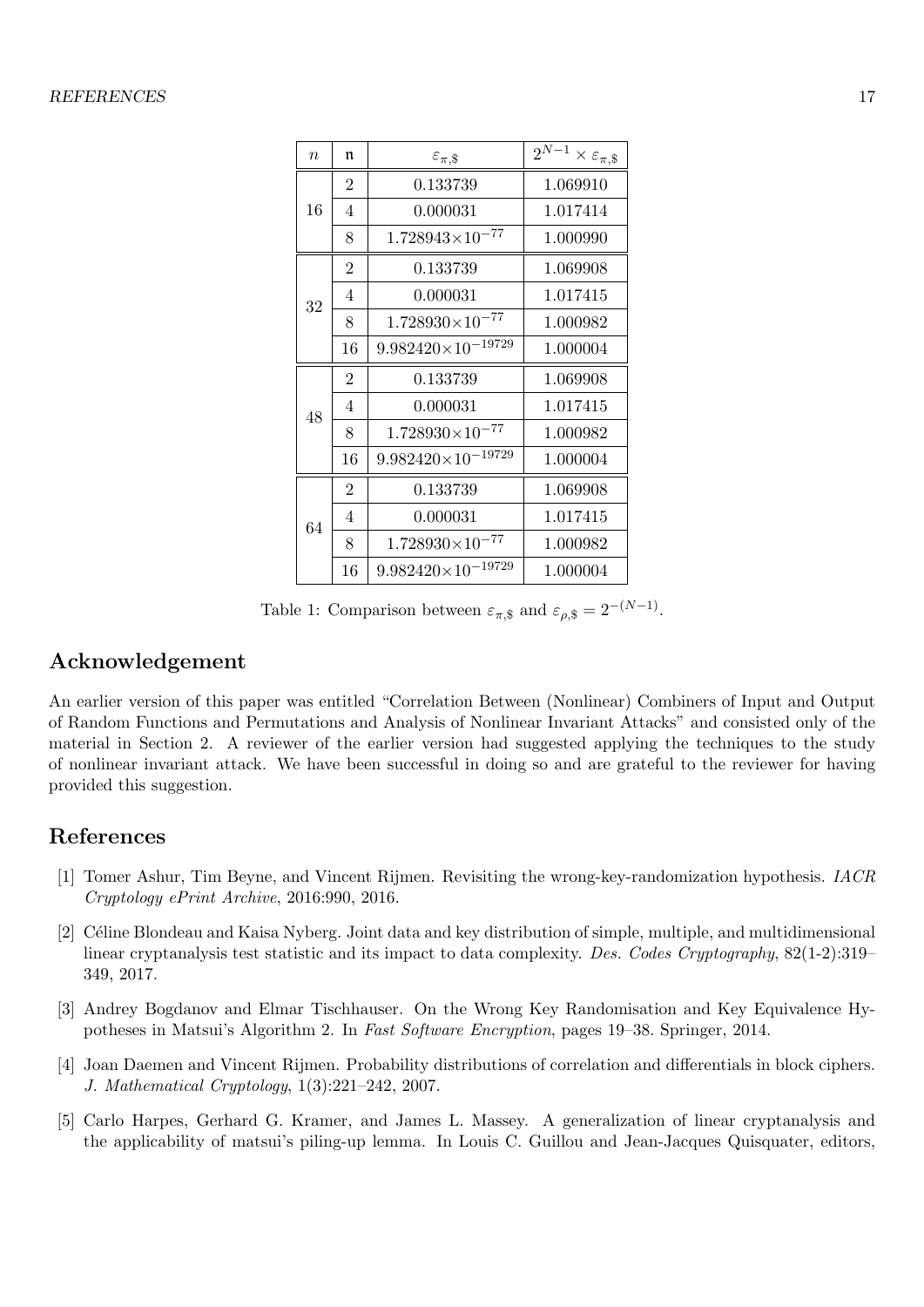### A CHERNOFF BOUND 18

Advances in Cryptology - EUROCRYPT '95, International Conference on the Theory and Application of Cryptographic Techniques, Saint-Malo, France, May 21-25, 1995, Proceeding, volume 921 of Lecture Notes in Computer Science, pages 24–38. Springer, 1995.

- [6] Lars R. Knudsen and Matthew J. B. Robshaw. Non-linear approximations in linear cryptanalysis. In Ueli M. Maurer, editor, Advances in Cryptology - EUROCRYPT '96, International Conference on the Theory and Application of Cryptographic Techniques, Saragossa, Spain, May 12-16, 1996, Proceeding, volume 1070 of Lecture Notes in Computer Science, pages 224–236. Springer, 1996.
- [7] Mitsuru Matsui. Linear Cryptanalysis Method for DES Cipher. In Advances in Cryptology– EUROCRYPT'93, pages 386–397. Springer, 1993.
- [8] Rajeev Motwani and Prabhakar Raghavan. Randomized Algorithms. Chapman & Hall/CRC, 2010.
- [9] Luke O'Connor. Properties of linear approximation tables. In Bart Preneel, editor, Fast Software Encryption: Second International Workshop. Leuven, Belgium, 14-16 December 1994, Proceedings, volume 1008 of Lecture Notes in Computer Science, pages 131–136. Springer, 1994.
- [10] Yosuke Todo, Gregor Leander, and Yu Sasaki. Nonlinear invariant attack: Practical attack on full SCREAM, iSCREAM and Midori64. Journal of Cryptology, 2018. https://doi.org/10.1007/s00145-018-9285-0.

## A Chernoff Bound

We briefly recall the Chernoff bound. This result can be found in standard texts [8].

**Theorem 9.** Let  $X_1, X_2, \ldots, X_\lambda$  be a sequence of independent Poisson trials such that for  $1 \le i \le \lambda$ ,  $Pr[X_i = 1] =$  $p_i$ . Then for  $X = \sum_{i=1}^{\lambda} X_i$  and  $\mu = E[X] = \sum_{i=1}^{\lambda} p_i$  the following bounds hold:

$$
For any 0 < \delta \le 1, \Pr[X \ge (1+\delta)\mu] \le e^{-\mu\delta^2/3}.
$$
\n
$$
(31)
$$

For any 
$$
0 < \delta < 1
$$
,  $\Pr[X \le (1 - \delta)\mu] \le e^{-\mu \delta^2/2}$ . (32)

## B Alternative Expression for  $\varepsilon_{\pi, \S}$

**Lemma 4.** Let  $\overline{P} = (P_1, \ldots, P_N)$  where  $P_1, \ldots, P_N$  are chosen from  $\{0,1\}^n$  under uniform random sampling without replacement. Let  $f: \{0,1\}^n \to \{0,1\}$  be of weight w. Then

$$
\Pr[\Psi(f,\overline{P})=(0,\ldots,0)]=\frac{\binom{2^n-w}{N}}{\binom{2^n}{N}} \quad \text{and} \quad \Pr[\Psi(f,\overline{P})=(1,\ldots,1)]=\frac{\binom{w}{N}}{\binom{2^n}{N}}.
$$
\n(33)

*Proof.* Consider the first statement. We need to consider  $f(P_1) = 0, \ldots, f(P_N) = 0$ . This holds if and only if all of  $P_1, \ldots, P_N$  fall outside the support of f. The probability that  $P_1$  falls outside the support of f is  $(2^{n}-w)/2^{n}$ ; given that  $P_1$  falls outside the support of f, the probability that  $P_2$  falls outside the support of f is  $(2^{n}-w-1)/(2^{n}-1)$ ; given that  $P_1, P_2$  falls outside the support of f, the probability that  $P_3$  falls outside the support of f is  $(2^{n} - w - 2)/(2^{n} - 2)$  and so on. As a result we obtain

$$
\Pr[\Psi(f,\overline{P})=(0,\ldots,0)] = \frac{2^n - w}{2^n} \cdot \frac{2^n - w - 1}{2^n - 1} \cdot \frac{2^n - w - 2}{2^n - 2} \cdots \frac{2^n - w - N + 1}{2^n - N + 1}
$$
  
\n
$$
= \frac{(2^n - w)(2^n - w - 1)\cdots(2^n - w - N + 1))}{2^n (2^n - 1)\cdots(2^n - N + 1)} \cdot \frac{(2^n - N)!}{(2^n - N)!} \cdot \frac{(2^n - w - N)!}{(2^n - w - N)!}
$$
  
\n
$$
= \frac{\binom{2^n - w}{N}}{\binom{2^n}{N}}.
$$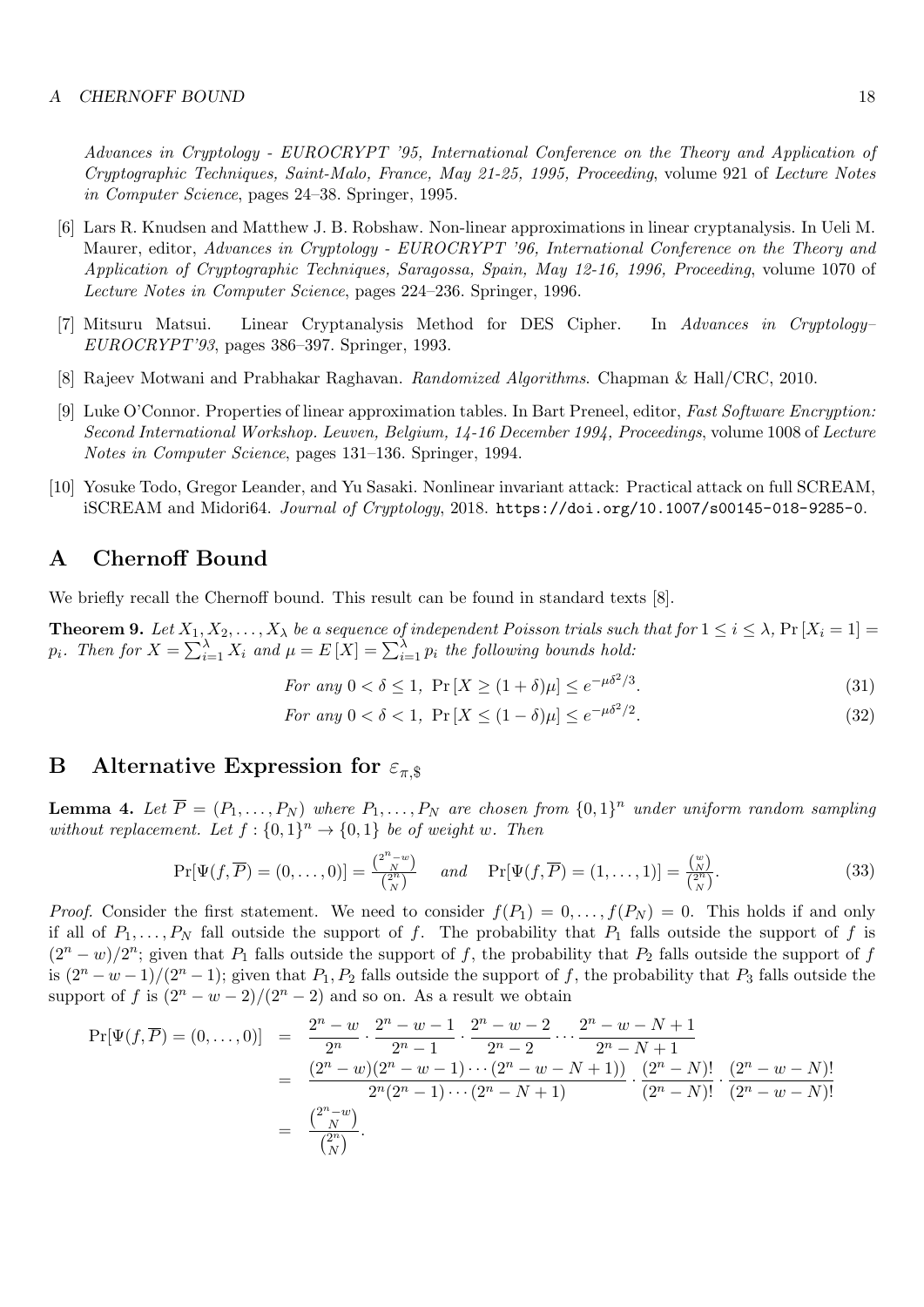### B ALTERNATIVE EXPRESSION FOR  $\varepsilon_{\pi, \S}$  19

The other statement is obtained similarly.

**Lemma 5.** Let F be a random (but, not necessarily uniform random) Boolean function. Let  $\overline{P} = (P_1, \ldots, P_N)$ where  $P_1, \ldots, P_N$  are chosen from  $\{0,1\}^n$  under uniform random sampling without replacement and these are independent of F. Then

$$
\Pr[\Psi(F,\overline{P}) = (0,\ldots,0)] = \sum_{w=0}^{2^n} \frac{\binom{2^n - w}{N}}{\binom{2^n}{N}} \cdot \Pr[F \in \mathcal{F}_w];
$$
\n
$$
\Pr[\Psi(F,\overline{P}) = (1,\ldots,1)] = \sum_{w=0}^{2^n} \frac{\binom{w}{N}}{\binom{2^n}{N}} \cdot \Pr[F \in \mathcal{F}_w].
$$
\n(34)

Proof. Consider the first statement.

$$
\Pr[\Psi(F, P) = (0, \dots, 0)]
$$
\n
$$
= \sum_{w=0}^{2^n} \sum_{f \in \mathcal{F}_w} \Pr[\Psi(F, \overline{P}) = (0, \dots, 0) \land F = f]
$$
\n
$$
= \sum_{w=0}^{2^n} \sum_{f \in \mathcal{F}_w} \Pr[\Psi(f, \overline{P}) = (0, \dots, 0) \land F = f]
$$
\n
$$
= \sum_{w=0}^{2^n} \sum_{f \in \mathcal{F}_w} \Pr[\Psi(f, \overline{P}) = (0, \dots, 0)] \Pr[F = f] \quad \text{(since } F \text{ and } \overline{P} \text{ are independent)}
$$
\n
$$
= \sum_{w=0}^{2^n} \sum_{f \in \mathcal{F}_w} \frac{\binom{2^n - w}{N}}{\binom{2^n}{N}} \cdot \Pr[F = f] \quad \text{(from Lemma 4)}
$$
\n
$$
= \sum_{w=0}^{2^n} \frac{\binom{2^n - w}{N}}{\binom{2^n}{N}} \sum_{f \in \mathcal{F}_w} \Pr[F = f]
$$
\n
$$
= \sum_{w=0}^{2^n} \frac{\binom{2^n - w}{N}}{\binom{2^n}{N}} \cdot \Pr[F \in \mathcal{F}_w].
$$

The other statement is obtained similarly.

**Theorem 10.** Let  $g_0$  and  $g_r$  be two n-variable Boolean functions. Let  $\pi$  be a uniform random permutation of  $\{0,1\}^n$  and  $F = f_\pi[g_0, g_r] = g_0 \oplus (g_r \circ \pi)$ . Let  $\overline{P} = (P_1, \ldots, P_N)$  where  $P_1, \ldots, P_N$  are chosen from  $\{0,1\}^n$  under uniform random sampling without replacement and these are independent of F. Then

$$
\Pr[\mathcal{E}_0^{\pi}] = \Pr[\Psi(F, \overline{P}) = (0, ..., 0)] = \sum_{x=0}^{\mathfrak{m}} \frac{\binom{2^n - w_0 - w_r + 2x}{N} \cdot \frac{\binom{w_0}{x} \binom{2^n - w_0}{w_r - x}}{\binom{2^n}{N}}}{\binom{2^n}{N}};
$$
\n
$$
\Pr[\mathcal{E}_1^{\pi}] = \Pr[\Psi(F, \overline{P}) = (1, ..., 1)] = \sum_{x=0}^{\mathfrak{m}} \frac{\binom{w_0 + w_r - 2x}{N} \cdot \frac{\binom{w_0}{x} \binom{2^n - w_0}{w_r - x}}{\binom{2^n}{w_r}}}{\binom{2^n}{w_r}}.
$$
\n(35)

Here  $w_0 = \text{wt}(g_0), w_r = \text{wt}(g_r)$  and  $\mathfrak{m} = \min(w_0, w_r)$ . Consequently,

$$
\varepsilon_{\pi,\$} = \Pr[\mathcal{E}^{\pi}] = \sum_{x=0}^{m} \frac{\binom{2^n - w_0 - w_r + 2x}{N} + \binom{w_0 + w_r - 2x}{N}}{\binom{2^n}{N}} \cdot \frac{\binom{w_0}{x} \binom{2^n - w_0}{w_r - x}}{\binom{2^n}{w_r}}.
$$
\n(36)

 $\Box$